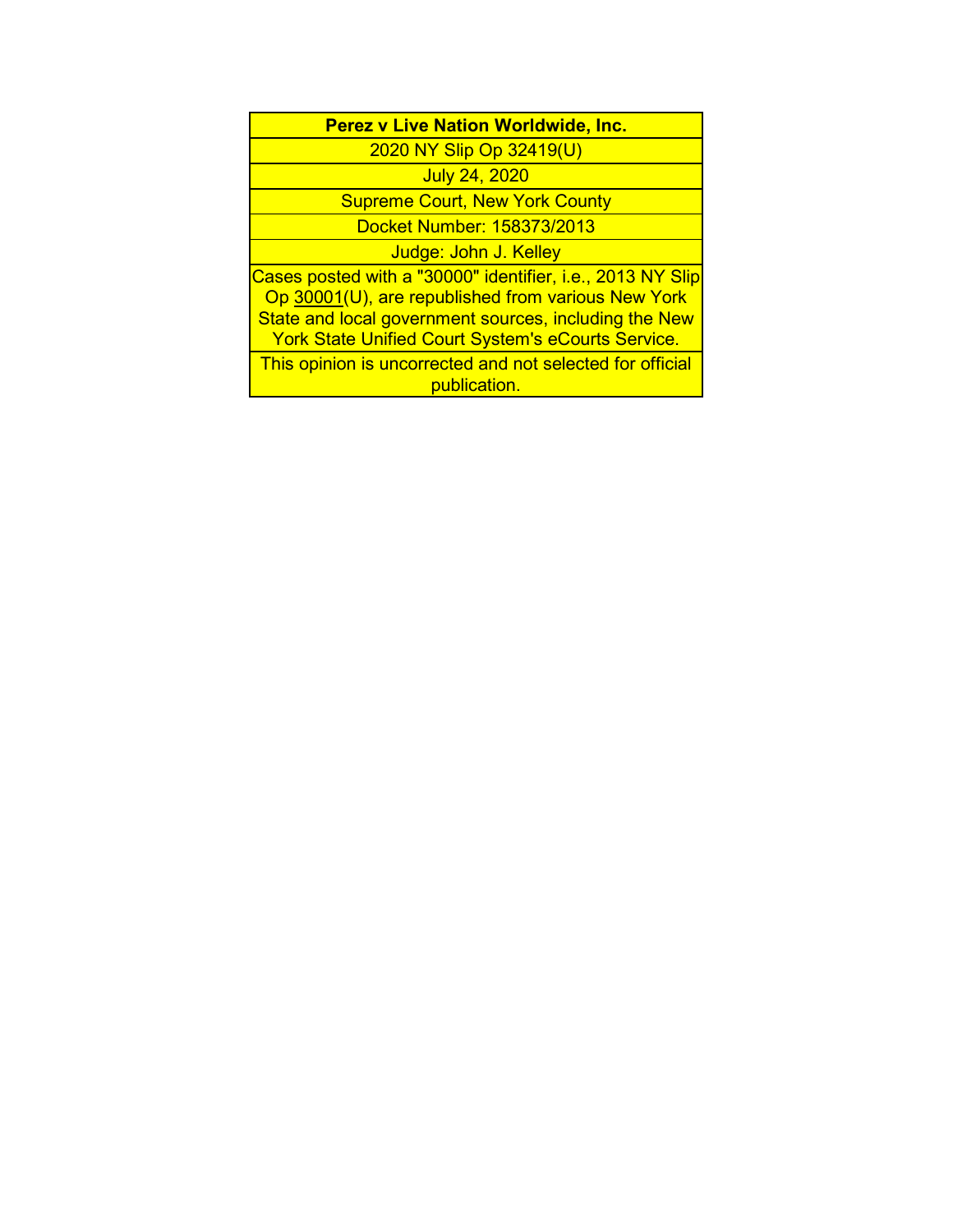# **SUPREME COURT OF THE STATE OF NEW YORK NEW YORK COUNTY**

| <b>PRESENT:</b>  | <b>HON. JOHN J. KELLEY</b>                                                                                                                                                                                                                                                  |                | <b>PART</b>              | <b>IAS MOTION 56EFM</b>   |  |
|------------------|-----------------------------------------------------------------------------------------------------------------------------------------------------------------------------------------------------------------------------------------------------------------------------|----------------|--------------------------|---------------------------|--|
|                  |                                                                                                                                                                                                                                                                             | <b>Justice</b> |                          |                           |  |
|                  |                                                                                                                                                                                                                                                                             |                | <b>INDEX NO.</b>         | 158373/2013               |  |
| MARK PEREZ,      |                                                                                                                                                                                                                                                                             |                | <b>MOTION DATE</b>       | 07/01/2020                |  |
|                  | Plaintiff,                                                                                                                                                                                                                                                                  |                |                          |                           |  |
|                  | - v -                                                                                                                                                                                                                                                                       |                | <b>MOTION SEQ. NO.</b>   | 010                       |  |
| MARKETING, INC., | LIVE NATION WORLDWIDE, INC., and LIVE NATION                                                                                                                                                                                                                                |                |                          | <b>DECISION AND ORDER</b> |  |
|                  | Defendants.                                                                                                                                                                                                                                                                 |                |                          |                           |  |
|                  |                                                                                                                                                                                                                                                                             |                |                          |                           |  |
|                  | The following e-filed documents, listed by NYSCEF document number 367, 368, 369, 370, 371, 372, 373,<br>374, 375, 376, 377, 378, 379, 380, 381, 382, 383, 384, 385, 386, 387, 388, 389, 390, 391, 392, 393, 396,<br>397, 398, 399, 400, 401, 402, 403, and 404 (Motion 010) |                |                          |                           |  |
|                  | were read on this motion to/for                                                                                                                                                                                                                                             |                | <b>SET ASIDE VERDICT</b> |                           |  |

## I. **INTRODUCTION**

In this action to recover damages for personal injuries arising from a workplace construction accident, the defendant Live Nation Worldwide, Inc. (Live Nation), moves pursuant to CPLR 4404(a), 4406, and 5501(c) to set aside, as excessive and contrary to the weight of the evidence, a jury verdict in favor the plaintiff, Mark Perez, and against it on the issue of damages in the sum of \$101,799,768, plus stipulated damages in the sum of \$315,000 for past medical expenses, for a total award of \$102,114,768. Live Nation also seeks to set aside the verdict in the interest of justice, and for a new trial on the issue of damages, contending that the plaintiff's counsel made numerous improper and prejudicial comments in the course of opening and summation. It also argues that, in his closing remarks, the plaintiff's counsel improperly suggested to the jury that it award damages to the plaintiff far in excess of what could be deemed reasonable compensation, thus assuring that even a verdict in a lesser amount would be excessive, a practice known as "anchoring."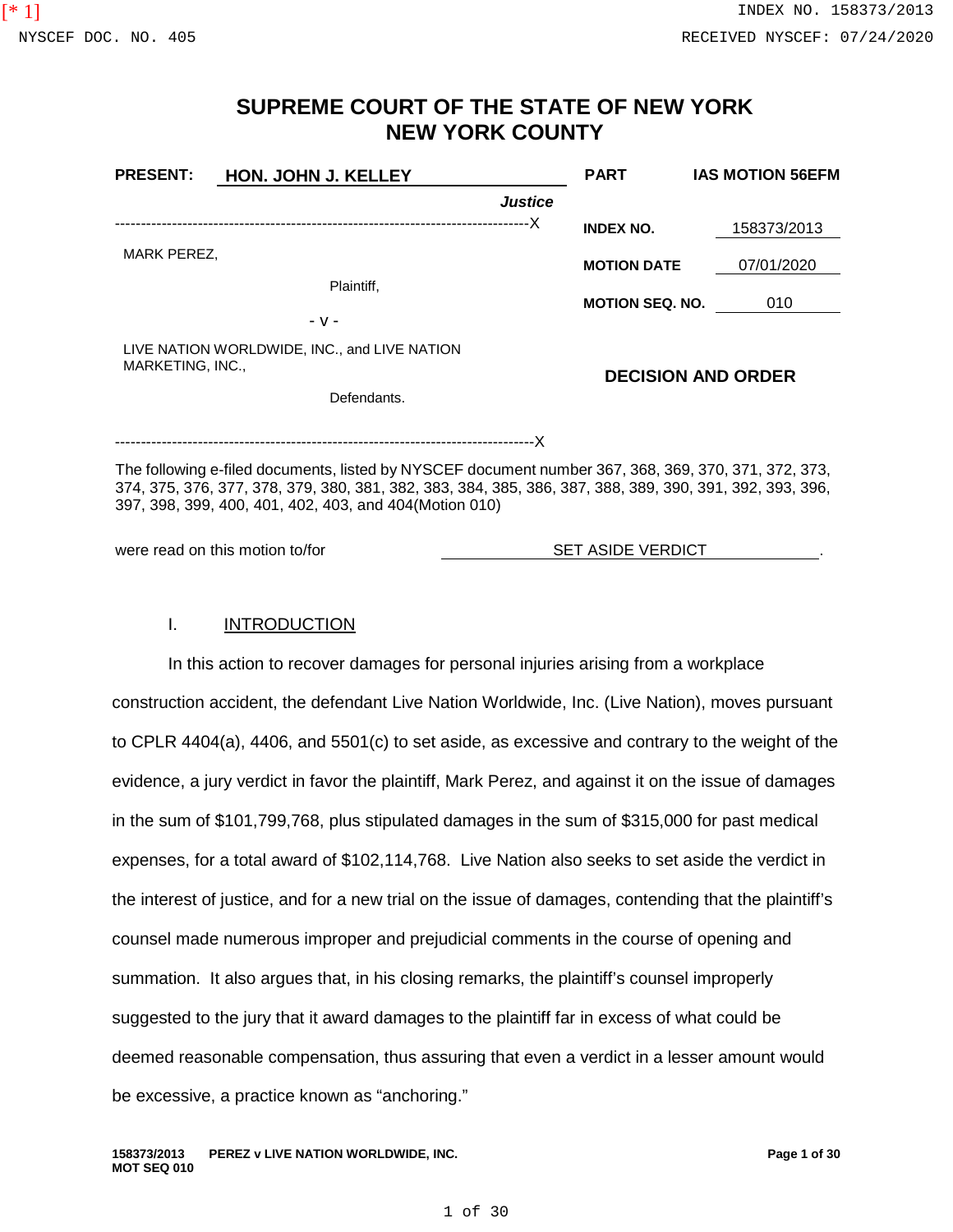Live Nation also seeks a collateral source hearing pursuant to CPLR 4545 to determine the extent to which other sources of insurance and indemnification already have compensated, or will compensate, the plaintiff for his losses, and to set off those amounts from the total award. In addition, Live Nation requests that any judgment entered on the award, as so reduced, be structured pursuant to CPLR article 50-B, as directed by the court, unless the parties stipulate to the amount of the collateral source set-off and the form of the structured judgment.

The plaintiff opposes the motion in its entirety, contending that, under the unique circumstances of this case, including his relatively young age at the time of the accident, the extensive past and future surgical interventions needed to repair a severe skull fracture (including the removal of a portion of the skull itself), the deteriorating traumatic brain injuries that he sustained, and the loss of a potentially long career in internet marketing, the amounts awarded were supported by the evidence and justified. The plaintiff further argues that any comments made by counsel in the course of the trial, including opening statements and summation, constituted fair comment on the evidence, were not prejudicial, and do not constitute any basis for setting aside the verdict. The plaintiff also argues that, under New York law, there is no legal basis for limiting the amount of damages that a plaintiff can request a jury to award, that in the first instance, it always is up to the jury to determine what constitutes reasonable compensation, and that, by limiting the amount that can be requested, a court would unlawfully usurp the jury's function by effectively determining, as a matter of law, what the appropriate measure of damages could be. The plaintiff also notes that the defendant did not timely object to many of the issues that it raised in its present application.

Live Nation's motion is granted only to the extent that so much of the verdict as awarded compensation for future pain and suffering and future lost wages is set aside, and a new trial is directed with respect to those issues, unless the plaintiff stipulates to a reduction of the award for future pain and suffering from the sum of \$75,250,000 over 43 years to the sum of \$30,100,000 over 43 years, and the reduction of the award for future lost wages from the sum of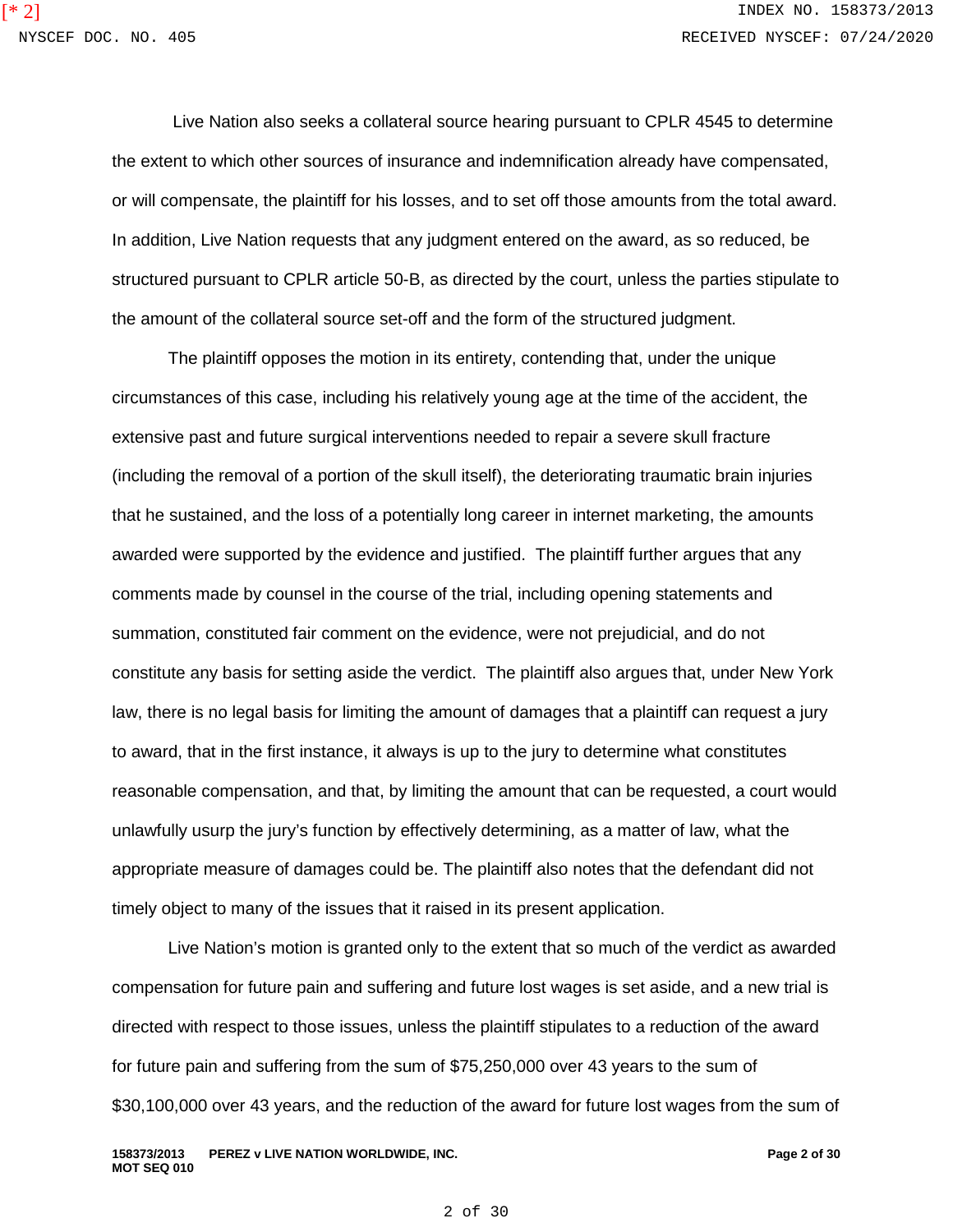\$5,154,038 over 43 years to the sum of \$1,920,000 over 24 years, so that the total award is reduced from \$102,114,768 to \$53,705,730. Should the plaintiff so stipulate, the parties shall be given the opportunity to stipulate to the amount of the collateral source set-off and the form of the structured judgment in accordance herewith. The motion otherwise is denied. The court notes that, should the plaintiff stipulate to the reductions set forth herein, and a judgment is entered on the verdict, as so reduced, the principal sum of the judgment will bear prejudgment interest at the rate of 9% per annum from June 30, 2016, the date that the court determined that liabiility was established against Live Nation (*see* CPLR 5002; *see Rohring v City of Niagara Falls*, 84 NY2d 60, 68 [1994]; *Love v State of New York*, 78 NY2d 540, 542 [1991]; *Gyabaah v Rivlab Transp. Corp*., 170 AD3d 616, 617 [1st Dept 2019]; *Gibbs v State Farm Fire & Cas. Co*., 169 AD3d 1483, 1484-1485 [1st Dept 2019])..

## II. BACKGROUND

Live Nation promotes concerts at the Jones Beach Theater in Wantagh, New York. On June 26, 2013, the plaintiff, who was then 30 years of age, fell from the structure on which he was working while engaged in the erection of signage for a booth at that location on behalf of Best Buy Stores, L.P., a sponsor of Live Nation's concert series. Specifically, while Perez stood approximately 10 feet above the ground on the first level of the booth (according to Live Nation) or 40 feet above the ground upon a truss (according to the plaintiff), a union stagehand hired by Live Nation drove a forklift into the structure, causing the plaintiff to fall to the ground below and strike his head and other parts of his body (*see Perez v Beach Concerts, Inc.*, 2018 NY Slip Op 32999[U], \*3 [Sup Ct., N.Y. County, Nov. 5, 2018]; *see also Perez v Beach Concerts, Inc*., 2016 WL 3566115, \*1 [Sup Ct., N.Y. County, Jul. 1, 2016], *affd* 154 AD3d 602, 602 [1st Dept 2017]). As a result, the plaintiff sustained massive brain injuries, including a subdural hematoma, skull fractures, facial fractures, multiple hemorrhages, spinal fractures, seven fractured ribs, and a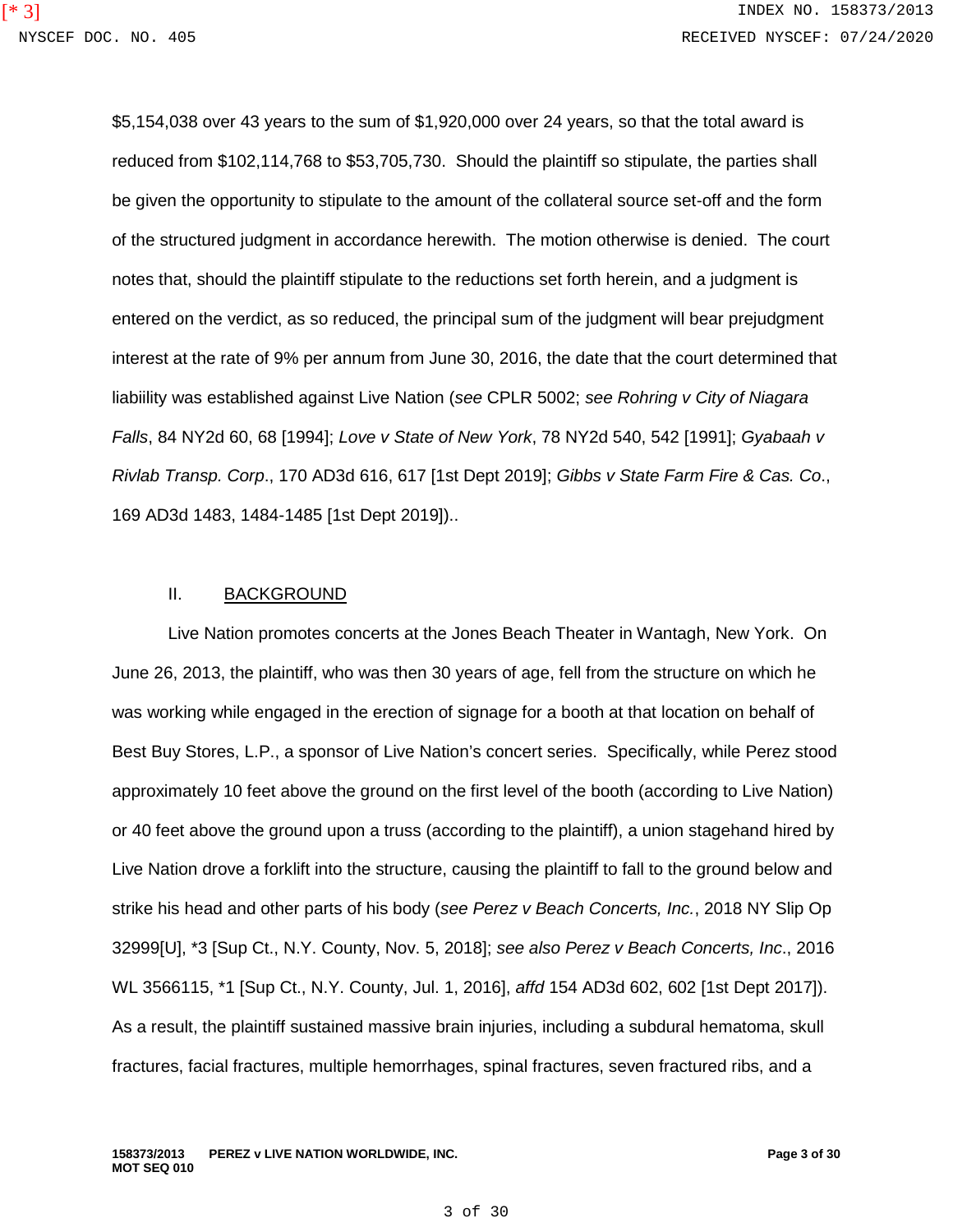punctured and collapsed lung, and was airlifted to a nearby trauma center in East Meadow, New York.

During Perez's initial month-long hospitalization at Nassau University Medical Center, he was put into a medically induced coma, was placed on life support, and was intubated with a feeding tube, a chest tube, and tracheal tube. After emerging from the coma, he was admitted to the brain injury unit at Southside Hospital in Bay Shore, New York, where he underwent a comprehensive brain injury rehabilitation program that included physical therapy, occupational therapy, speech therapy, recreational therapy, and neuropsychology treatment. Perez underwent several additional months of therapy at St. Charles Rehabilitation Center in Smithtown, New York.

Perez was compelled to undergo four brain surgeries between June 2013 and May 2015. The first surgery, performed almost immediately after the accident to decrease the pressure in his head and save his life, consisted of an emergency right hemicraniectomy, in which a portion of his skull was removed and inserted into his abdomen to preserve it for future re-implant should that procedure become feasible. The second surgery consisted of a cranioplasty, in which the skull bone flap that previously had been implanted into his abdomen was explanted and placed back onto his skull. Perez's third surgery involved a cranioplasty with titanium mesh placement and adjacent tissue rearrangement, which was performed in two parts by two different surgeons. The fourth surgery involved a cranioplasty with removal of the titanium mesh, a procedure also performed in two parts by two different surgeons. Expert testimony adduced at trial indicated that Perez will require at least one more cranioplasty in the future to repair the large defect in his head and to protect his brain. Perez also has been diagnosed with post-traumatic epilepsy. He has frequent seizures, including numerous grand mal seizures, that are uncontrolled by medication. According to testimony adduced at trial, Perez is constantly at risk of having another seizure, and his ability to participate in daily activities is severely limited.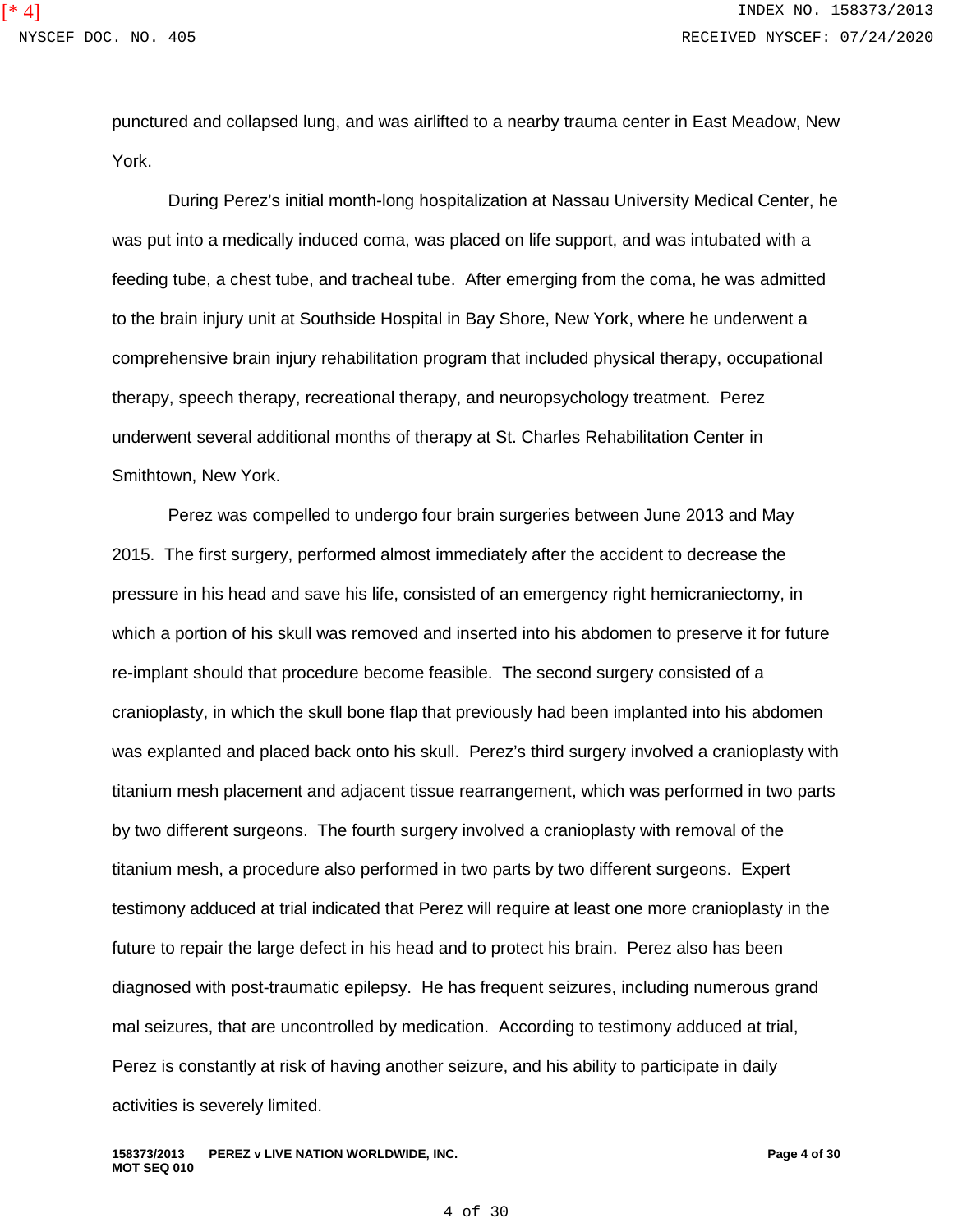By Decision and Order dated June 30, 2016, and entered July 1, 2016, the Supreme Court (Lebovits, J.) awarded summary judgment to the plaintiff on the issue of liability on his Labor Law § 240(1) cause of action against Live Nation. The court concluded that Live Nation, as the licensee of the premises where the accident occurred, was an owner of premises under construction within the meaning of the law, and that the plaintiff was engaged in the alteration of a structure at the time of his accident. The court thus determined that Live Nation was statutorily liable to the plaintiff pursuant to Labor Law § 240(1) for failing to provide adequate safety equipment necessary to protect him from gravity-related dangers. The Appellate Division affirmed the Supreme Court's order (*see Perez v Beach Concerts, Inc.*, 154 AD3d at 602), and the matter proceeded to a jury trial on the issue of damages.

#### III. THE TRIAL ON THE ISSUE OF DAMAGES

At the jury trial on the issue of damages, conducted over 15 days in November and December 2019, the plaintiff testified on his own behalf, and adduced evidence from family members, as well as from a physician who is board certified in brain injury medicine and physical medicine and rehabilitation, a physician who is board certified in radiology and neuroradiology, a physician specializing in brain trauma, a physician who is board certified in psychiatry and neurology, a physician who is board certified in orthopedic surgery, a physician who is board certified in neurological surgery, a life care planner, and an economist. The evidence demonstrated that the plaintiff sustained severe orthopedic injuries and a skull fracture that required four separate surgeries, that he is missing a portion of his skull, that he suffered from severe traumatic brain injury, that his neuro-motor and cognitive functions had been severely compromised as a result of the trauma, that those functions had deteriorated since the date of the accident, and those functions were likely to deteriorate significantly in the future. The plaintiff also adduced expert testimony at trial supporting his contentions that he could no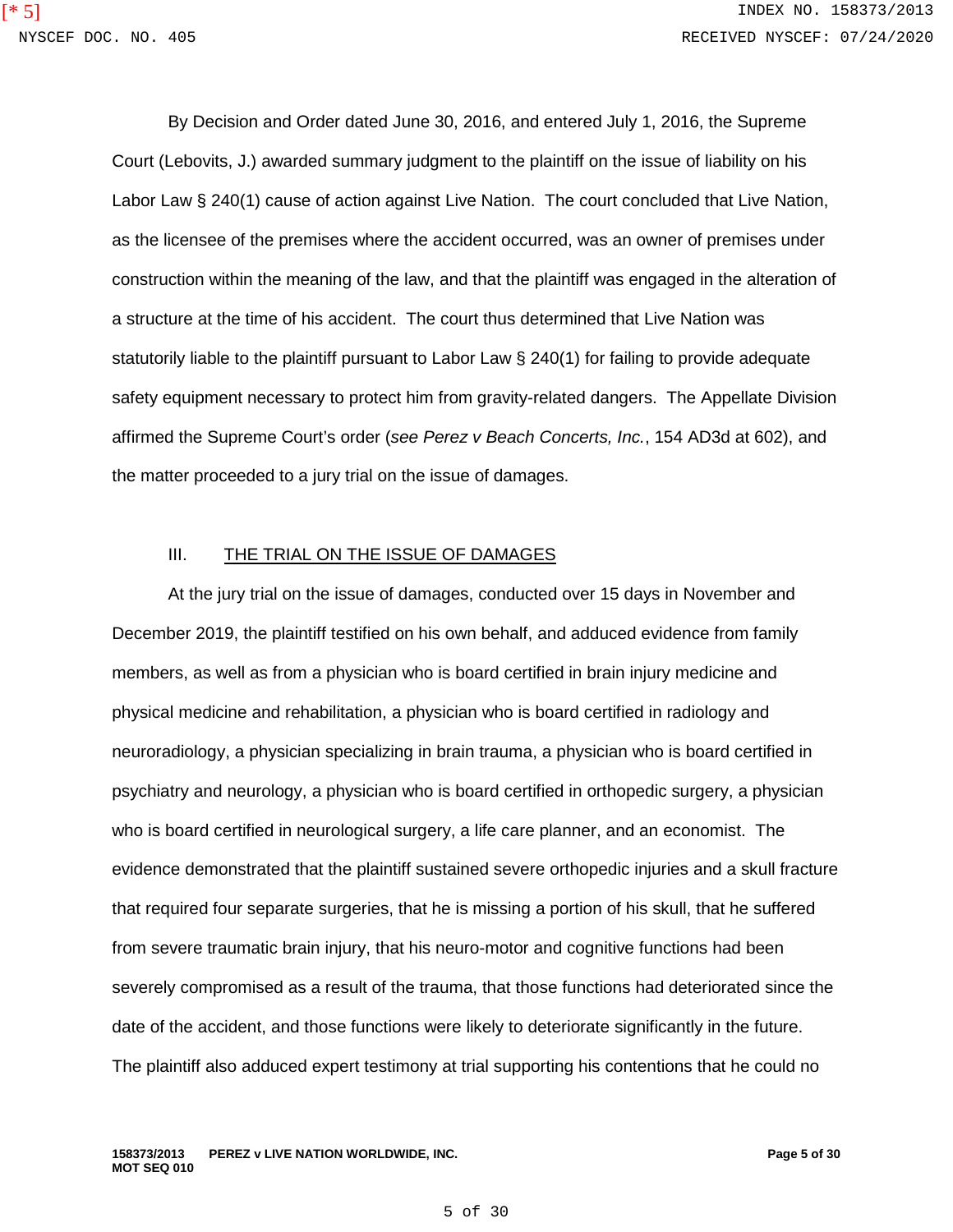longer engage in gainful employment, that his inability to work or generate income was permanent, and that he might become completely dependent on caregivers in the future.

Specifically, the evidence adduced by the plaintiff at trial demonstrated that his traumatic brain injury resulted in numerous, extensive, and ongoing symptoms, including continual head pain, post-traumatic epilepsy, left hemiparesis, light and noise sensitivity, emotional dysregulation, depression, anxiety, fatigue, post-traumatic stress disorder, clinically severe neuropsychiatric disorder, aphasia, and profound cognitive deficits, such as deficits in motor speed, attention, information-processing speed, verbal fluency, visual perception, verbal linguistic function, memory, concentration, attention, and executive functions. The evidence also supported the plaintiff's allegations that he is missing a significant amount of brain tissue, which will not regenerate, and that his brain damage and cognitive deficits are permanent and progressive.

The evidence adduced from the plaintiff's expert witnesses also supported his claims that he will require a lifetime of medical care for cognitive, emotional, and psychological impairments and post-traumatic epilepsy caused by diffuse brain injury, he will be unable to engage in remunerative employment for the remainder of his life, and he will require a lifetime of psychiatric treatment to help him deal with the extraordinary physical and psychological challenges that he faces on a daily basis. Proof was presented that the plaintiff's treatment will need to be supplemented with psychotropic medications to address his depression, anxiety, and sleep disorder, that he will likely have future seizures necessitating additional brain surgeries to address those seizures, and that his traumatic brain injury has rendered him completely and permanently disabled, necessitating full-time supervision and care. In addition, the evidence supported the plaintiff's contentions that he is required to wear a helmet to protect his brain, he will have permanent impairments arising from his orthopedic injuries and will require shoulder surgery with insertion of hardware in the future. The jurors observed the plaintiff's current appearance and were also shown photos of how his head appeared prior to the accident.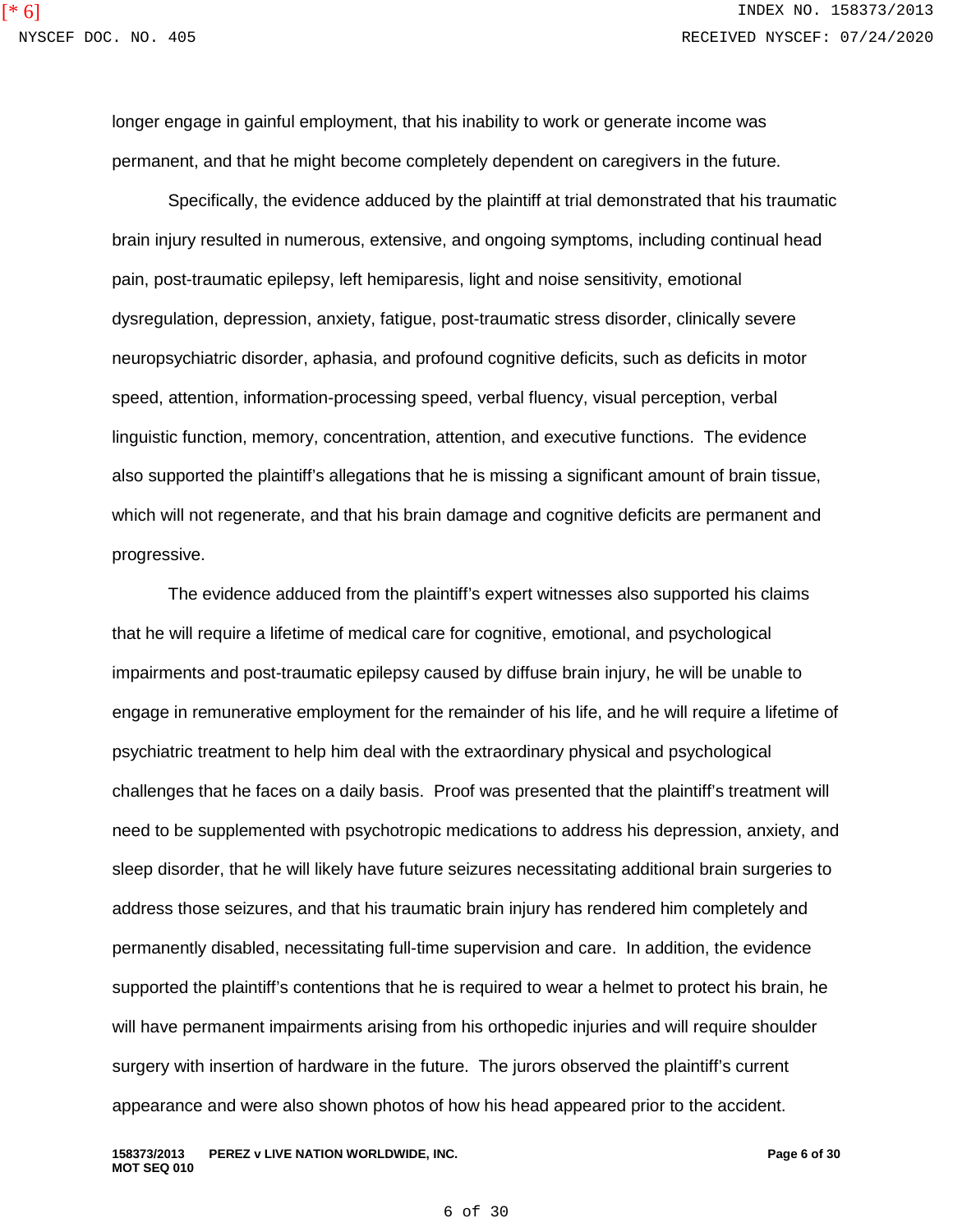Testimony and evidence adduced at trial indicated that, after the accident, Perez's treating physicians gave him only a 10% chance of survival but, that upon his survival, he continues to endure the consequences his injuries.

The trial evidence also demonstrated that, in addition to the physical and psychiatric injuries that Perez sustained, the extent to which he lost the enjoyment of life was significant. He adduced evidence supporting his claim that, prior to the accident, he was an intelligent, active, independent, and adventurous young man with a zeal for life, enjoying snorkeling, flying small planes, and spending time with his girlfriend of eight years. He presented proof that, as a result of the accident, he became unable to engage in those pursuits, socially isolated, anxious, depressed, fearful, defeated, and dependent on his brother. He and his family members testified that he lost his girlfriend, his friends, his confidence, and his self-esteem, and that he suffered greatly while in complete isolation. Perez himself testified that he had only been on one date since the accident, and that, when his date suggested he try yoga exercises, he did, but suffered a seizure during the yoga class; he has not had success dating since that time. The plaintiff testified that, although he still goes to a gym and attempts to work out on a stationary bicycle, he had sustained a seizure on one occasion, and fell from the bicycle. He also asserted that, although he was able to drive a car for a short time after the accident, he can no longer do so because his motor and cognitive functions have deteriorated, and his physician recommended that he refrain from driving. Perez and his brother testified that, although Perez lived on his own for the first few years after the accident, he had to move back in with his parents because he could not fully care for himself.

Perez, his family members, and several experts testified that Perez is *fully and painfully aware* of his significant cognitive deficits and the social isolation they have caused, as well as the likelihood that those deficits will get progressively more severe as time goes on.

In addition, the plaintiff's brother, who worked with the plaintiff, testified that, at the time of the accident, the plaintiff had already established a track record in graphic design, and had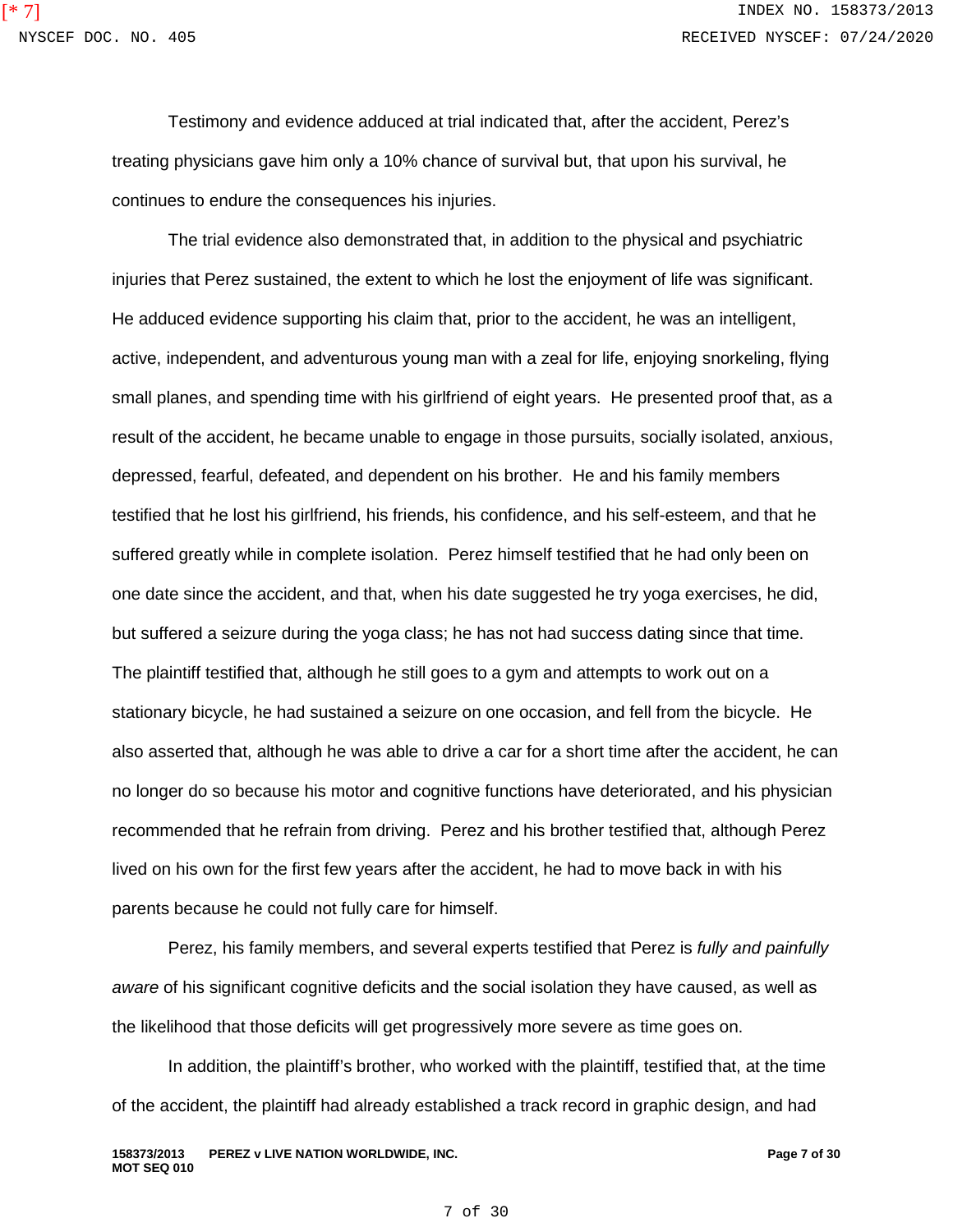designed advertisements, fliers, t-shirts, sales displays, and internet marketing web sites for numerous clients, including Macy's, Bed, Bath & Beyond, J.C. Penney, Victoria Classics, Health Nutrition, Inc., the New York Islanders hockey club, conventions presented at the Nassau Coliseum, several bedding providers, local restaurants, and the nationally recognized tattoo ink and supply distributors World Famous, Inc., Koru Sumi, and World Famous Tattoo Lou's, owned by Lou Rubino. The plaintiff also submitted his tax returns and W-2 earnings statements. The plaintiff confirmed that he engaged in this work, and that he also managed his father's fashion photography business.

In addition, Perez submitted evidence that, at the time of the accident, he was negotiating with Best Buy to perform marketing and design services beyond designing and erecting the booth at Jones Beach Theater at which the subject accident occurred.

The plaintiff also adduced testimony from an economist quantifying the lost income that would be caused by his inability to advance professionally as a graphic and internet marketing designer. Specifically, that economist testified that "his pre-injury earning capacity, what he could have earned if he would not have been hurt. I established as the average earnings of a web developer in the New York City/Long Island area. That amount is \$84,910 per year. That represents his earning capacity over his work life." That economist also gave his opinion on the future expenses of a life-care plan requiring rehabilitation services, counseling, and psychotherapy, as well as other likely health-care services that would be required over the course of the plaintiff's lifetime as a consequence of his injuries. Another economist who testified on behalf of the plaintiff calculated the plaintiff's total loss future of wages for a full life expectancy of 79 years at almost \$5,700,000.

Live Nation adduced the testimony of several experts, including a physician, an economist, and a life care planner. These experts opined, as relevant to their respective areas of expertise, that Perez did not fully comply with the medical and therapeutic recommendations of his health-care providers, and consequently did not obtain the optimal medical and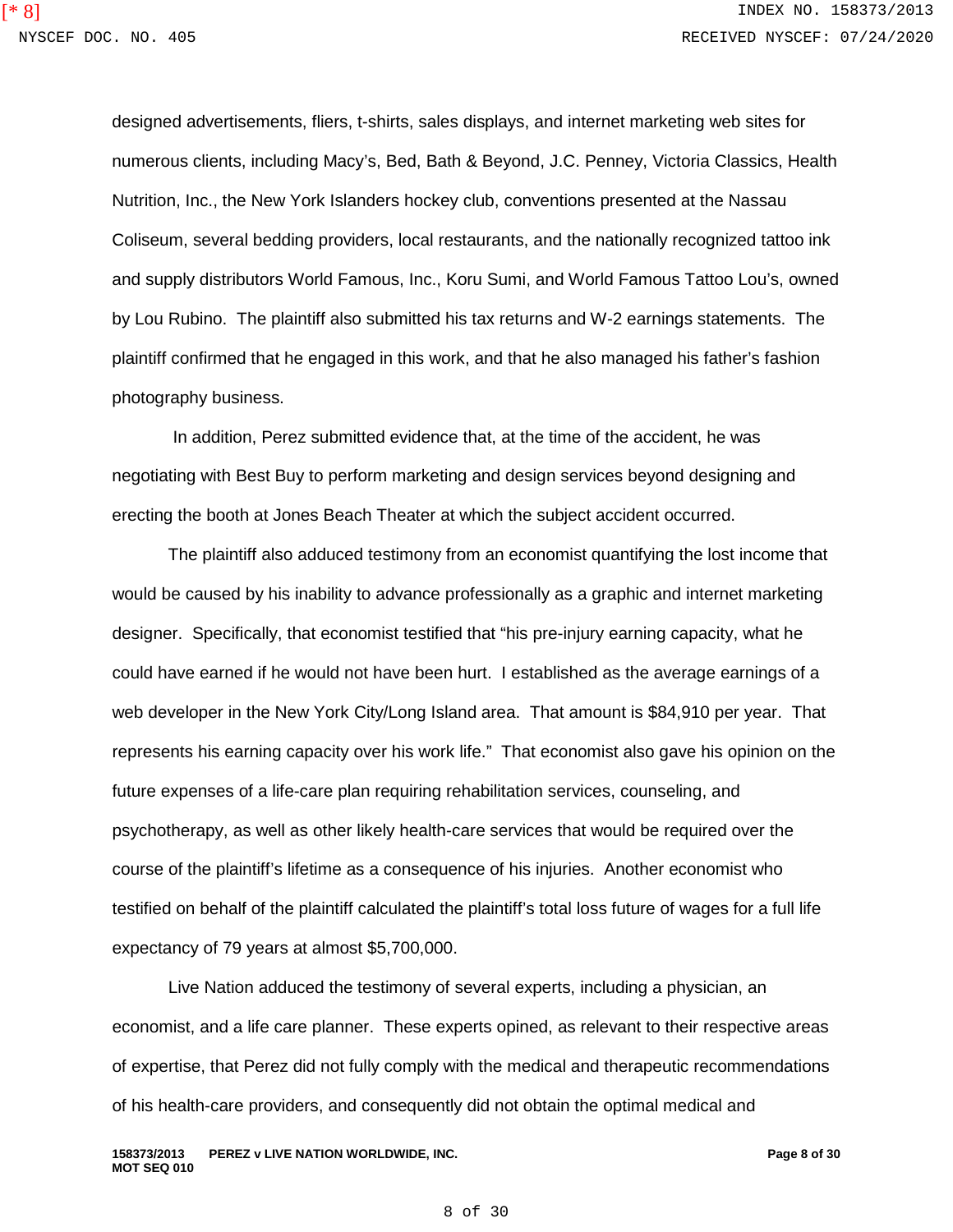therapeutic outcomes he might have achieved had he fully complied, that Perez would be able to engage in a sedentary income-generating profession for the remainder of his expected work life despite his injuries, and that he would not require a significant outlay of expenses for the extensive, full-time personal care described by his own experts because his elderly parents could care for him.

Live Nation's expert physician, who was board certified in physical medicine and rehabilitation and in brain injury medicine, testified that her

> "interpretation of [his aphasia test results] is that he understands basic and fairly complex information. He has some problems -- he doesn't have problems naming anything. Spontaneous speech is impacted. He is a little hesitant at times, but he is functional. He is able to say what he wants to say. It may take him a bit longer to do so, though."

She concluded, however, that, inasmuch as Perez's scores on a recognized cognition test had decreased each time it was administered and was much lower than expected, "it suggests that he is not putting in full effort," and since he was exhibiting shakiness in the course of a physical exam, "he was not giving his full effort." She nonetheless concluded that, although she had "doubts about the extent of his injury and performance," Perez should see a neuropsychologist once per week for the remainder of his life because his injury has "changed his life . . . and has impact on his mental well-being." She also opined that "he needs to have supervision at all times," that is, "24-hour supervision," until his seizures are under control, and that "he still needs help with medication management . . . and other things like cooking, shopping and community efforts."

A board-certified neurologist who testified on Live Nation's behalf opined that Perez's scores on the cognitive function test described by the physical medicine and rehabilitation expert were inconsistent with his actual level of functioning, and that the scores would normally be correlated with someone who had end-stage Alzheimer's disease or severe dementia. He thus concluded that Perez, who did not otherwise evince signs or symptoms of dementia, was not giving his full effort in connection with those examinations. The neurologist also opined that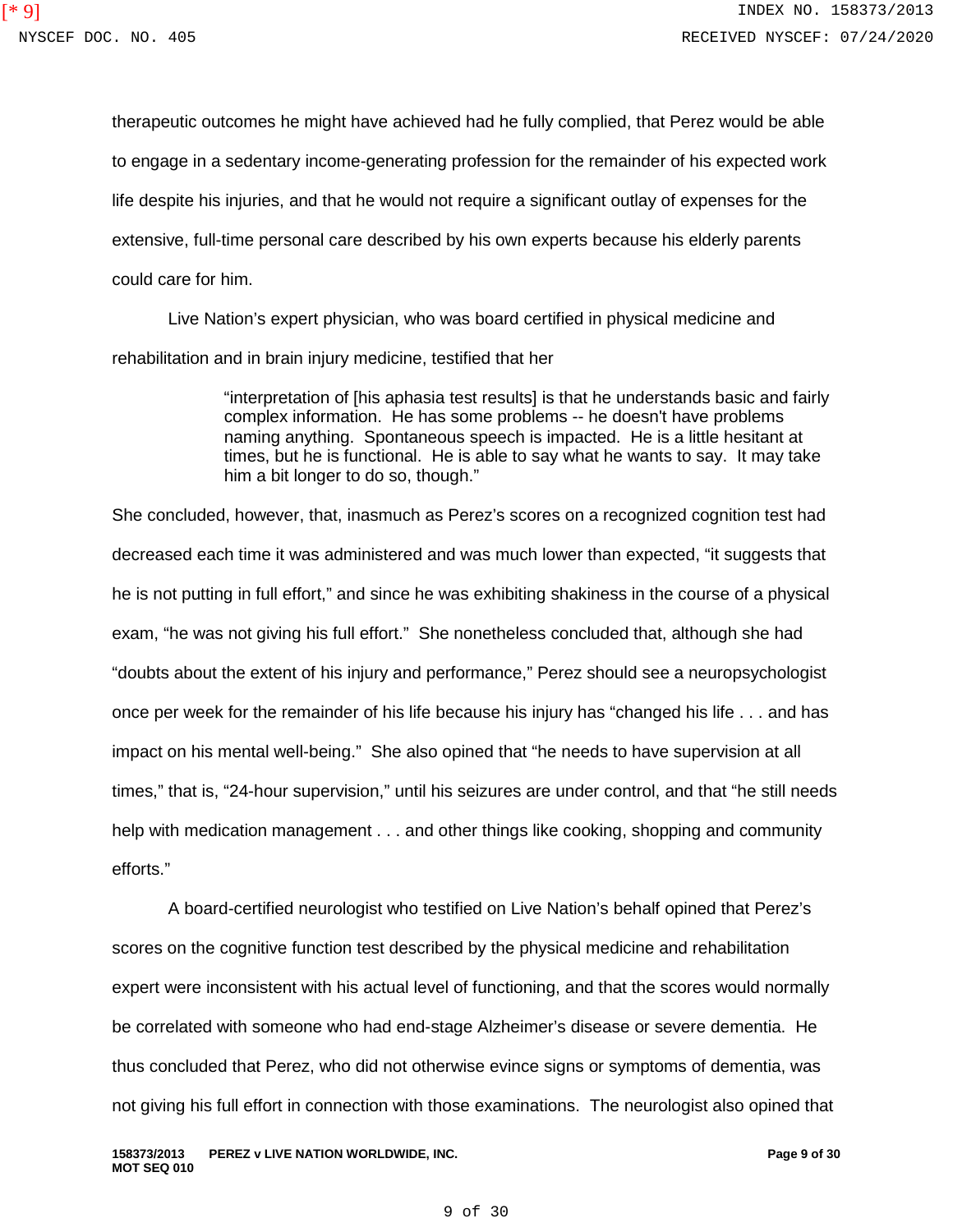there was no reason that the plaintiff could not proceed to have a new cranioplasty procedure to repair the deficit in his skull, and that his delay in undergoing the procedure remains a "safety risk," particularly were he to fall again and strike his head. He further gave his opinion that the absence of a portion of the plaintiff's skull could be the cause of the plaintiff's headaches or be contributing to his seizures, and that an additional cranioplasty procedure might alleviate these symptoms. The neurologist nonetheless asserted that the plaintiff needs continually to be seen by a neurologist to optimize his pharmacological treatment and manage his seizures.

Live Nation also adduced testimony from a physician specializing in the treatment of epilepsy, who testified that he administered an electroencephalogram (EEG) test to Perez, and that, although the EEG was abnormal, with moderate right cerebral dysfunction, there was no indication that Perez showed signs of epilepsy.

Live Nation also adduced evidence that, at least during the first year or two after the accident, Perez was able to function, care for himself, and even operate a motor vehicle to visit relatives, go shopping, and appear for medical appointments.

In addition, Live Nation presented testimony from a rehabilitation nurse who was certified in life-care planning. The nurse disagreed with the plaintiff's life-care planner as to the method employed to calculate the future costs of care. She opined that Perez did not need annual physical therapy and neuropsychological evaluations, and that he did not need as much rehabilitation therapy as urged by the plaintiff's expert. She also concluded, however, that the plaintiff would need cognitive remediation for the remainder of his life. In addition, Live Nation's life-care planner concluded that the plaintiff would need neuropsychological therapy once per week for the rest of his life, but ascribed a lower annual cost for those services than did the plaintiff's expert. She also differed in her opinion as to the need for the plaintiff to treat or consult with several types of medical specialists, the frequency of such treatments or consultations, and the cost likely to be incurred in connection therewith. This expert also opined that Perez would not need 24-hour-per-day personal care, but would only need 4 hours of such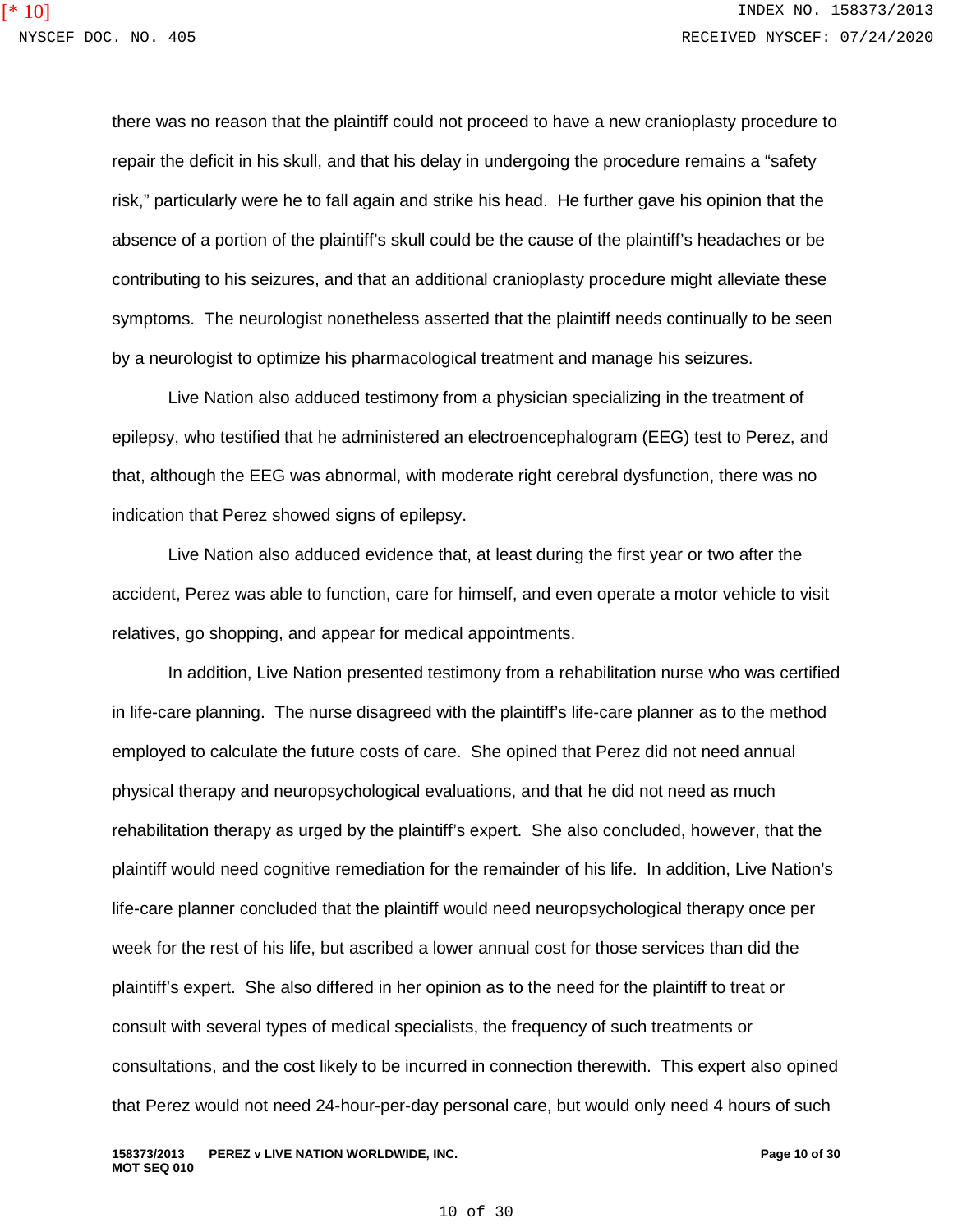care each day, and could either take care of himself for the remaining 20 hours, or rely upon family members.

In the course of the trial, the court, by order dated November 18, 2019, denied Live Nation's motion in limine to preclude Dr. Theodore Schwartz from testifying that Perez would likely need future surgery to repair the defect in his skull. Prior to the jury's deliberation, Live Nation moved pursuant to CPLR 4401 for judgment as a matter of law dismissing Perez's claims for future medical expenses and lost wages, contending that he failed to make a prima facie showing that he would need additional surgery or medical care to treat his traumatic brain injury and skull deformity or that he would forego income from a career as a web designer as a result of his injuries. The court denied those motions from the bench. By order dated December 4, 2019, the court granted Live Nation's request to charge the jury on the issue of whether Perez failed to mitigate his damages by declining fully to comply with his health-care providers' treatment and therapy recommendations. The court also denied Live Nation's preemptive in limine motion seeking to prevent the plaintiff's counsel from "anchoring" his suggestion of an appropriate award of damages at a level it claimed to be excessive as a matter of law. The court advised Live Nation that it must make any such objection at the appropriate time, and reiterated that directive immediately before summations, noting that only a timely objection would enable the court to give any necessary curative instruction to the jury.

During summation, Live Nation's attorney suggested to the jury that it return an award of \$10,000,000 for past and future pain and suffering, an award for total lost earnings in the range of \$1,496,230 to \$1,657,643, and compensation for future life-care planning in the sum of \$5,857,000.

Prior to the plaintiff's summation, the court imposed certain limitations on the manner in which the plaintiff's attorney could employ demonstrative or pictorial devices during summation. During the plaintiff's summation, Live Nation only objected to a comment about its attorneys' state of mind, a comment about how "lucky" Live Nation believed that the plaintiff should be if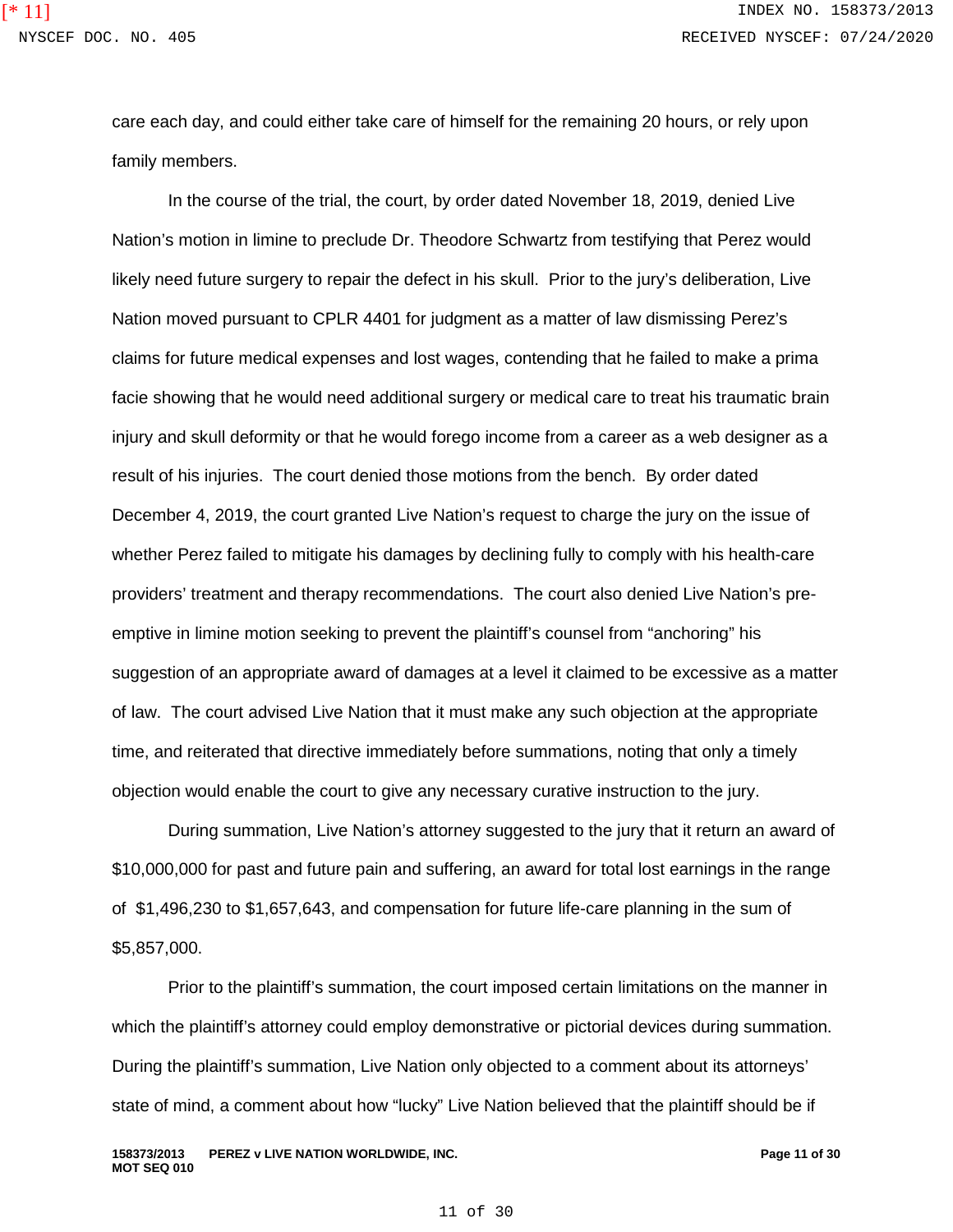his lost wages were compensated at the annual rate of \$33,000, and a comment that the plaintiff was "worried now about dying early, especially after this trial," all of which were sustained.

With the jury out of room, Live Nation objected to counsel's statement that the plaintiff had waited more than six years to come to trial, arguing that the statement suggested that the delay was the fault of Live Nation. The objection was overruled as untimely and because a reasonable juror would not have drawn that negative inference from the comment. Live Nation also waited until the jury left the room to raise an issue with respect to counsel's description of its suggested awards as "insulting," but the court denied as untimely any objection in this regard.

Live Nation did not object to any of the other comments or rhetorical devices employed by the plaintiff's attorney, including his comments that the defense strategy was to "sow the seeds of doubt," to "distract, distort, and confuse," to "deny" even legitimate claims, and to "deceive" the jury. Nor did it object to counsel's statements that defense counsel overused the term "reasonable" in the course of summation. Live Nation also declined to object to counsel's comments that the defense witnesses were inconclusive, uncertain, or inconsistent in their testimony or employed equivocal, deceptive, or euphemistic phrasing in rendering their opinions, that these witnesses were paid for and employed by Live Nation and that their testimony was colored by that relationship, that they were thus "talking out of two sides of their mouths," and that Live Nation's suggestion of an appropriate award constituted a false projection of generosity.

The plaintiff's attorney asked the jury to return a verdict in excess of \$100 million, consisting of awards of \$487,986 for past lost earnings, a range of \$4,666,052.to \$5,689,888 for future lost earnings, \$2,752,072 for future medical expenses, \$307,707 for future rehabilitation expenses, \$10,083,694 for future custodial care (for a total of \$13,143,473 for future out-ofpocket expenses), \$35,000,000 for past pain and suffering, and \$50,000,000 for future pain and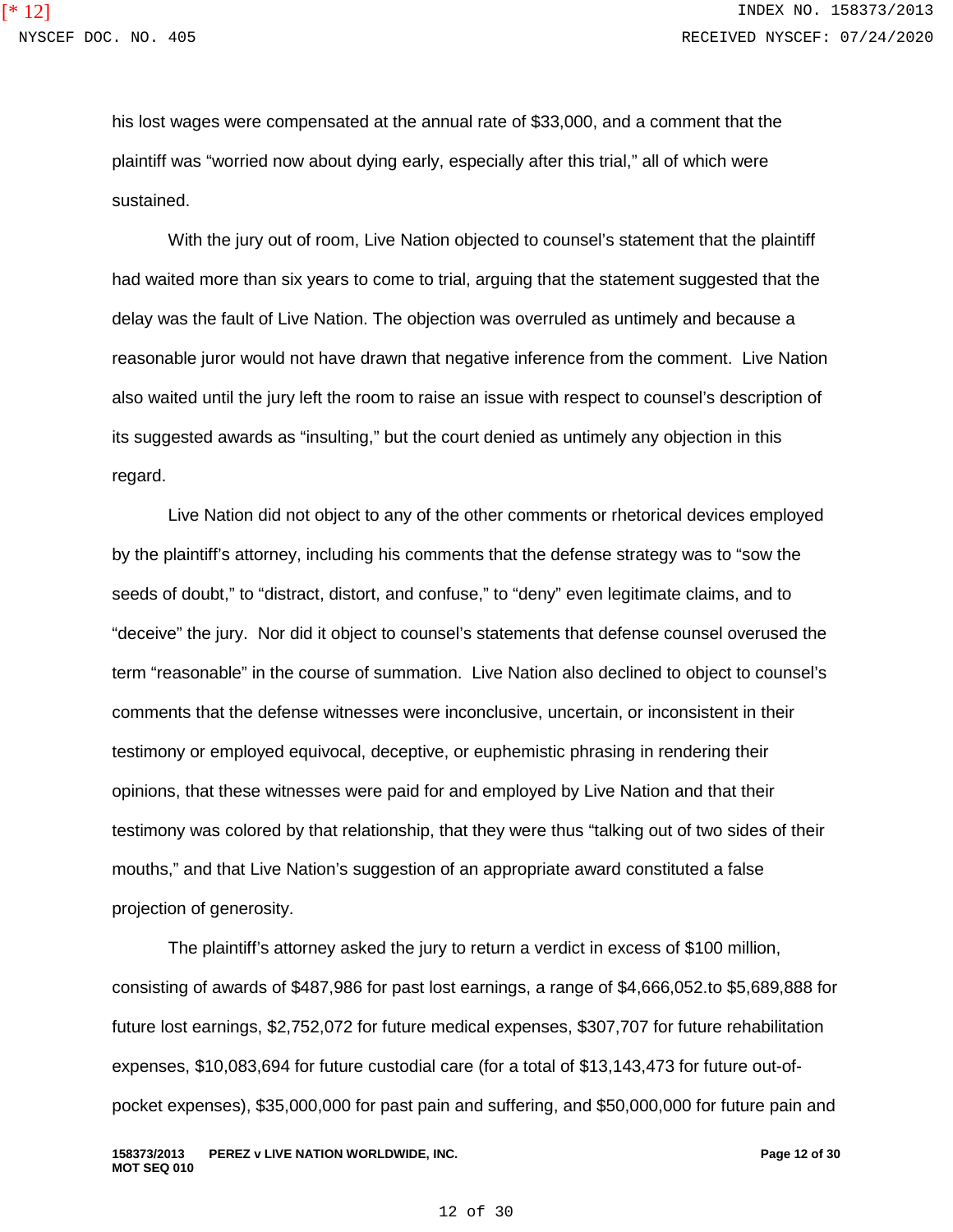suffering over 42 years. Live Nation did not object to counsel's suggestions when they were made.

The jury awarded the plaintiff the sums of \$10,500,000 for past pain and suffering over 6.46 years, \$75,250,000 for future pain and suffering over 43 years, \$163,000 for past lost wages over 6.46 years, \$5,154,038 for future lost wages over 43 years, \$315,000 for past medical expenses, as stipulated by the parties, \$3,656,804 for future medical expenses over 43 years, \$307,707 for future rehabilitation expenses, and \$6,768,150 for future custodial care over 41.54 years, for a total award of \$102,114,768.

#### IV. DISCUSSION

#### A. PAIN AND SUFFERING

Generally, "[t]he amount of damages to be awarded for personal injuries is primarily a question for the jury, and the jury's determination is entitled to great deference" (*Coker v Bakkal Foods, Inc.*, 52 AD3d 765, 766 [2d Dept 2008]). Thus, a jury's determination with respect to awards for past and future pain and suffering will not be set aside unless the awards deviate materially from what would be reasonable compensation (*see* CPLR 5501[c]; *Harvey v Mazal Am. Partners*, 79 NY2d 218, 225 [1992]; *Garcia v CPS 1 Realty, L.P.*, 164 AD3d 656, 659 [2d Dept 2018]; *Quijano v American Tr. Ins. Co*., 155 AD3d 981, 983 [2d Dept 2017]; *Harrision v New York City Tr. Auth*., 113 AD3d 472, 476 [1st Dept 2014]). "The 'reasonableness' of compensation must be measured against relevant precedent of comparable cases" (*Kayes v Liberati*, 104 AD3d 739, 741 [2d Dept 2013]; *see Urbina v 26 Ct. St. Assoc., LLC*, 46 AD3d 268, 275 [1st Dept 2007]; *Reed v City of New York*, 304 AD2d 1, 7 [1st Dept 2003]; *Halsey v New York City Tr. Auth.*, 114 AD3d 726, 727 [2d Dept 2014]). "Although prior damage awards in cases involving similar injuries are not binding upon the courts, they guide and enlighten them with respect to determining whether a verdict in a given case constitutes reasonable compensation" (*Miller v Weisel*, 15 AD3d 458, 459 [2d Dept 2005]; *see Garcia v CPS 1 Realty,*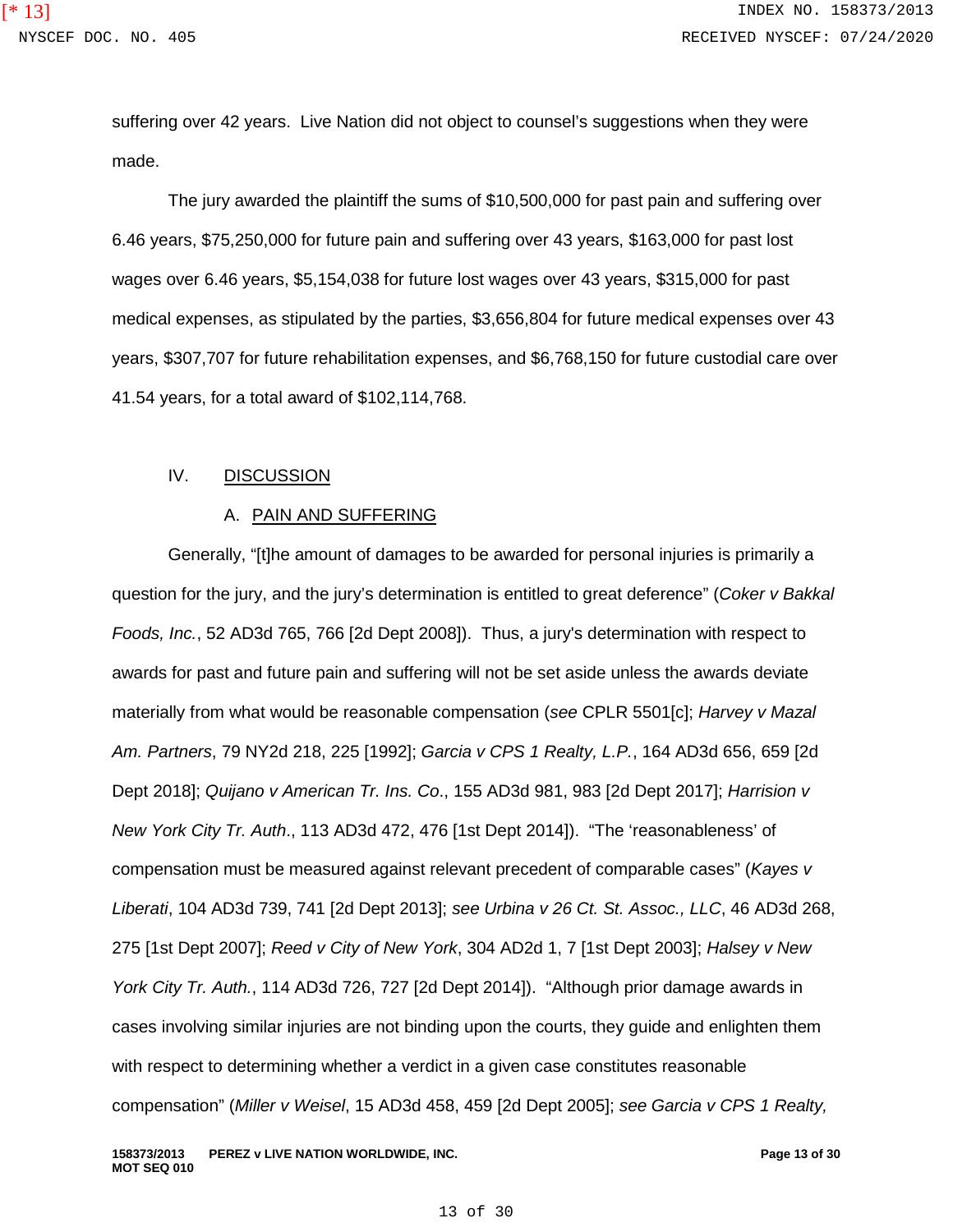*L.P.,* 164 AD3d at 659 [2d Dept 2018]; *Vainer v DiSalvo*, 107 AD3d 697, 698-699 [2d Dept 2013]; *Reed v City of New York*, 304 AD2d at 7). Crucially, the amount constituting "reasonable compensation" must be assessed with due regard to the "circumstances presented" (*Luna v New York City Tr. Auth*., 116 AD3d 438, 438 [1st Dept 2014]).

> "While CPLR 5501 (c) review has of course been used as a control on 'runaway juries,' the vast bulk of decisions have involved fractional reductions as a byproduct of greater scrutiny in a legislatively mandated attempt to keep compensation reasonable and uniform . . . CPLR 5501 (c) requires us to develop standards for material deviation as a by-product of our review of appealed verdicts. If, for example, case comparison demonstrates that individuals with similar injuries but without the ability to return to work have received smaller awards, the appealed award deviates materially. Other factors which may affect the reasonableness of an award include the need for future surgery as well as the nature and severity of subjective pain"

(*Donlon v City of New York*, 284 AD2d 13, 18-19 [1st Dept 2001]). Nonetheless, what constitutes reasonable compensation in one era might be insufficient in a later era . Thus, what might have passed for reasonable compensation in 1980 would not be considered reasonable in 2000, and what was reasonable in 2000 might not be considered reasonable in 2020, owing to increased costs of living, medical care, and personal care, and the better medical and scientific understanding of the severity of certain injuries. The plaintiff has provided illustrative examples of the appropriateness of a court's change in the magnitude of damages evaluations over time, in which the Appellate Division, First Department, determined that a ten-fold to twenty-fold increase in awards from 1999 to 2019 for pain and suffering for almost identical injuries was reasonable (*compare Rydell v Pan Am Equities, Inc*., 262 AD2d 213 [1st Dept 1999] and *So v Wing Tat Realty, Inc*., 259 AD2d 373 [1st Dept 1999] with *Kromah v.2265 Davidson Realty LLC*, 169 AD3d 539 [1st Dept 2019]).

There are numerous reported appellate decisions in which an appellate court provided some indication of what was reasonable compensation for pain and suffering for a plaintiff who sustained a fractured skull and/or traumatic brain injury (*see Popolizio v County of Schenectady*, 62 AD3d 1181 [3d Dept 2009] [where plaintiff suffered a traumatic brain injury which severely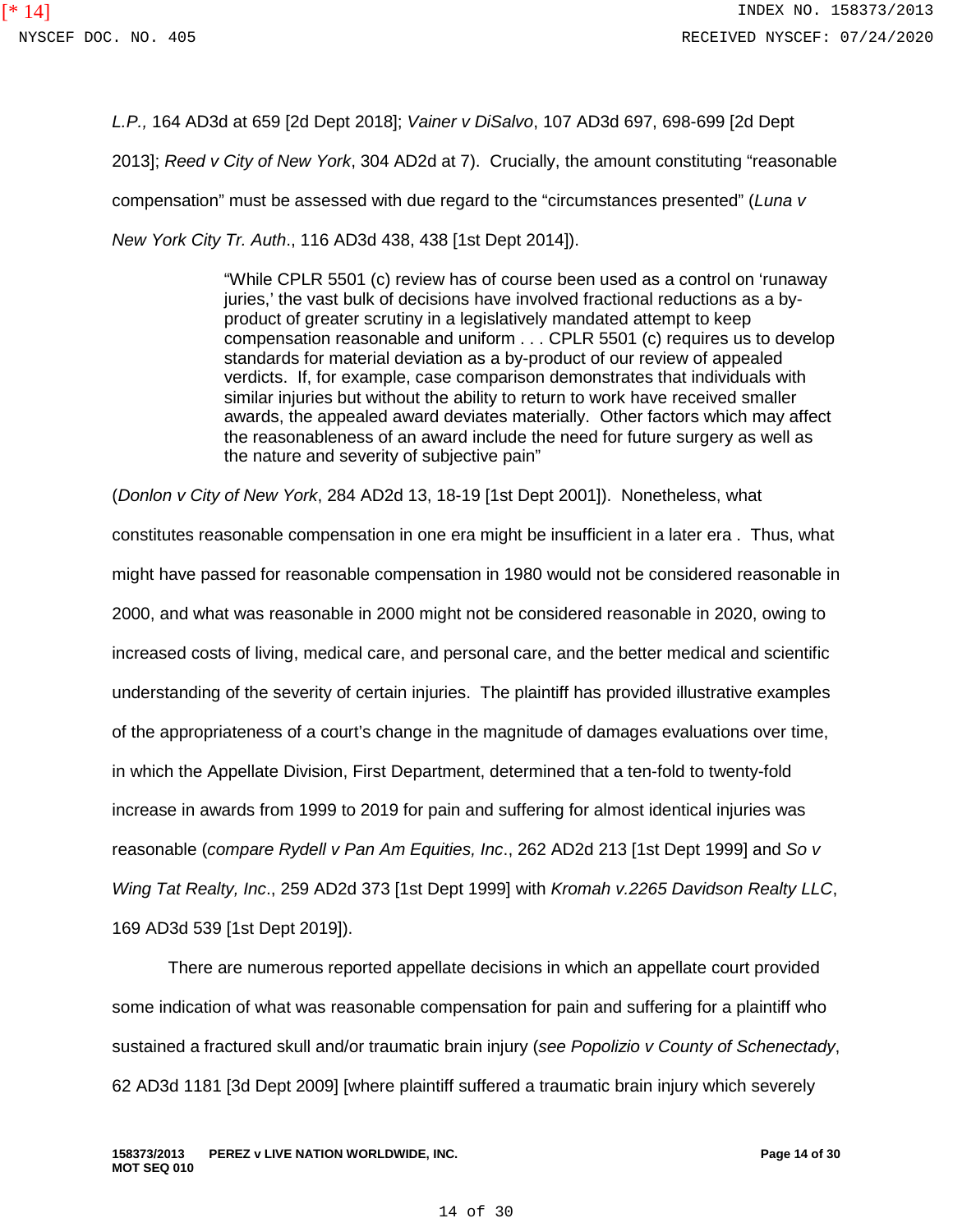limited his cognitive functions, award of \$350,000 for past pain and suffering and \$1.75 million for future pain and suffering]; *Hernandez v Vavra*, 62 AD3d 616 [1st Dept 2009] [where plaintiff suffered traumatic brain injuries including a subarachnoid hemorrhage, award of \$1 million for past pain and suffering and \$1.75 million for future pain and suffering]; *Sadhwani v New York City Tr. Auth*., 66 AD3d 405 [1st Dept 2009] [where plaintiff suffered extensive brain injury, award of \$1.9 million for past and future pain and suffering]; *Nunez v City of New York*, 85 AD3d 885 [2d Dept 2011][where plaintiff suffered a traumatic brain injury including a fractured skull and a two-month coma, award would be set aside unless plaintiff stipulated to reduce the award for past pain and suffering to \$1.75 million and future pain and suffering to \$3.75 million]; *Belt v Girgis*, 82 AD3d 1028 [2d Dept 2011][where plaintiff suffered traumatic brain injuries, including a cerebral concussion and temporal bone fracture, intracranial hemorrhage, and permanent memory loss, award of \$2 million for past pain and suffering and \$3 million for future pain and suffering]; *Cintron v New York City Tr. Auth.*, 50 AD3d 466 [1st Dept 2008][where plaintiff suffered traumatic brain injuries including multiple skull fractures requiring surgery and was left with cognitive impairments, award of \$4.75 million]; *Chelli v Banle Assoc, LLC* [where plaintiff suffered traumatic brain injuries including compound depressed skull fractures requiring a craniotomy, award of \$3.5 million for past and future pain and suffering]; *Reed v City of New York,* 304 AD2d 1 [1st Dept 2003] [where plaintiff suffered multiple skull fractures, a subdural hematoma and occipital contusions an award of \$2.5 million for past pain and suffering and \$2.5 million for future pain and suffering]; *Rahman v City of New York*, 2012 NY Misc LEXIS 4453 [Sup Ct, Queens County, Sep. 5, 2012] [evidence supported an award of \$1.5 million for past pain and suffering and \$1.5 million for future pain and suffering where plaintiff had a 2.5" hole in his skull, remained for one month and 13 days in a hospital, was in a coma for approximately three weeks, required significant rehabilitation services, and sustained seizures and memory loss]).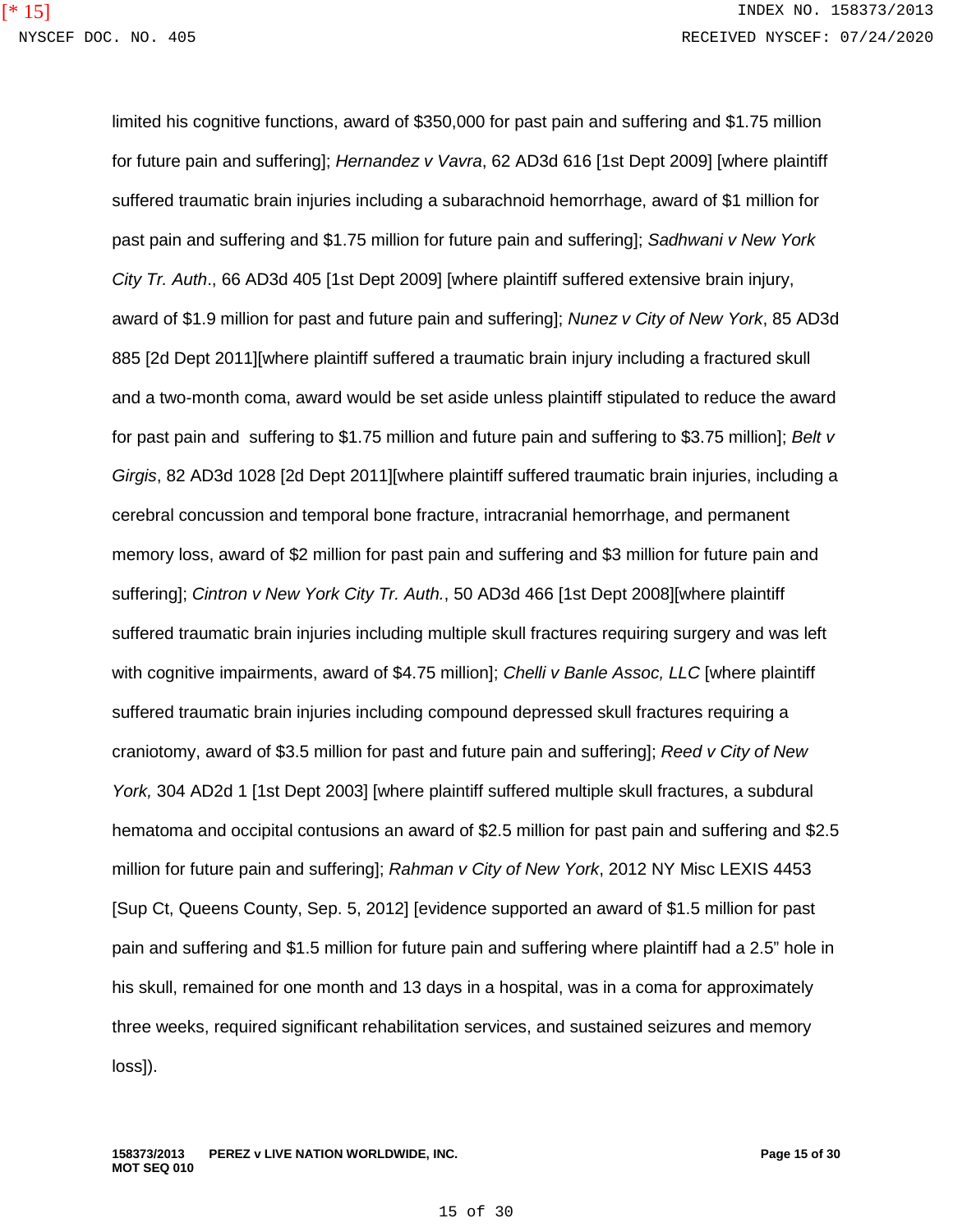Nonetheless, the award of damages for pain and suffering is unique to each case. Moreover, the cited determinations were rendered 8 to 17 years ago, and what might have been reasonable in 2003 or 2012 is insufficient now. Thus, although the "guidance" provided by prior awards approved by appellate courts is relevant, it is limited, as none of the cases cited by Live Nation or noted by this court involves the *profound* injuries that Perez sustained, the extent and number of past and future surgical interventions Perez has undergone and will undergo, or the progressive deterioration of his cognitive and physical functions. Nor do other cases necessarily take account of the obvious fact that Perez is *painfully and profoundly aware* of the course that his life has taken and is likely to take (*see McDougald v Garber*, 73 NY2d 246 [1989]), including the loss of his girlfriend, the loss of his ability to engage in interesting and gainful work, and his increasing inability to take care of his own needs, not to mention the loss of his enjoyment of recreational activities. Nor do those cases describe the additional orthopedic and internal injuries that the plaintiff sustained here.

Hence, the comparison of cases involving other traumatic brain injuries to the injuries sustained by Perez is of value, but only to the extent that the court recognizes that those cases involve the evaluation of similar, but not identical injuries, and that they were decided many years ago.

Moreover, the law of damages for noneconomic does not remain static, as it historically has taken account of inflation, the current and future costs of medical care and other economic loss (*see Torres v State Farm Mut. Auto. Ins. Co*., 120 AD2d 728, 729 [2d Dept 1986] [proof of non-recoverable economic loss may be relevant to determining noneconomic loss]), equipment, and services, and the general recognition that the value of the dollar and concomitant value of pain-and-suffering awards have evolved over time. Moreover, given the unique circumstances of the instant matter, in which the plaintiff has a profound awareness of the loss of his enjoyment of life, as reflected in his psychological and psychiatric profile, requires a higher award to the plaintiff here.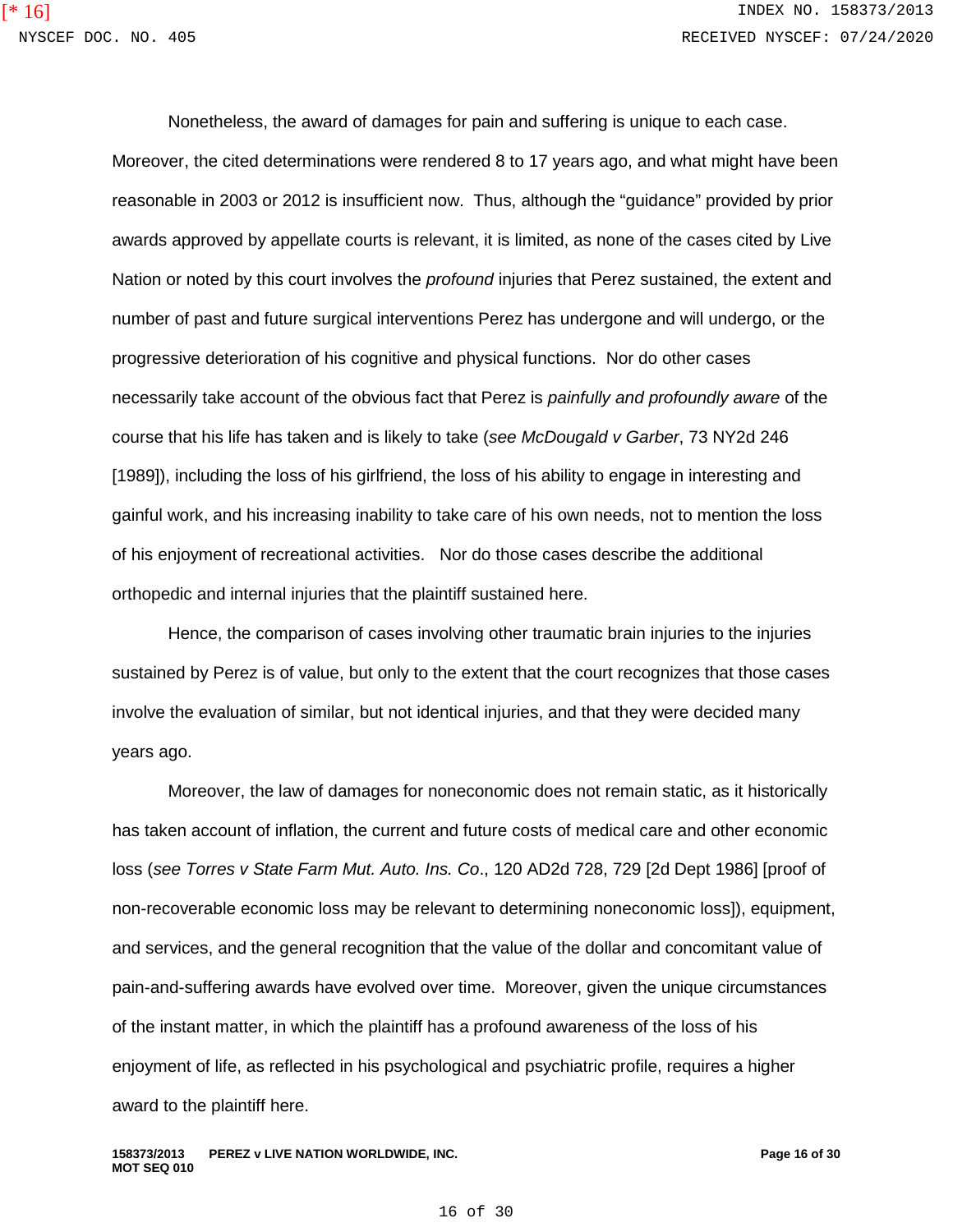In light of the foregoing, the court concludes that the jury's award of \$10,500,000 for past pain and suffering over 6.46 years constitutes reasonable compensation. Conversely, the award of \$75,250,000 for future pain and suffering over the 43 years that the plaintiff is likely to live is excessive. Nonetheless, the court concludes that an award of \$30,100,000 for future pain and suffering over 43 years constitutes reasonable compensation for future pain and suffering under the unique circumstances of this case. While the court recognizes that even this reduced amount constitutes a significant sum of money, the court notes that both it and the jury had the opportunity to observe the plaintiff over the 15 days of trial. The court and the jury also heard his testimony and observe his demeanor on the stand, which revealed the inescapable fact that the plaintiff was and is keenly aware of how the quality of his life is deteriorating daily. It also reflected that the plaintiff not only will have to live with the consequences of both the intense physical and emotional suffering which he sustained and will continue to sustain, but the additional suffering that his knowledge of those conditions will impose upon his daily perceptions and activities until the end of his life.

## B. PAST AND FUTURE LOST WAGES

Live Nation contends that the plaintiff's submission of proof of his history of work as a commercial graphic designer and internet web designer was insufficient to support his claim to enhanced past or future lost income at the rate of compensation expected in those professions, and that jury's verdict in this regard was contrary to the weight of the evidence in any event. Although the jury's determination to make an award for such losses was based on legally sufficient evidence and was not contrary to the weight of the evidence, the amount of the award for future lost wages or income is both contrary to the weight of the evidence and excessive. The court thus reduces that award accordingly.

As explained by the Court of Appeals,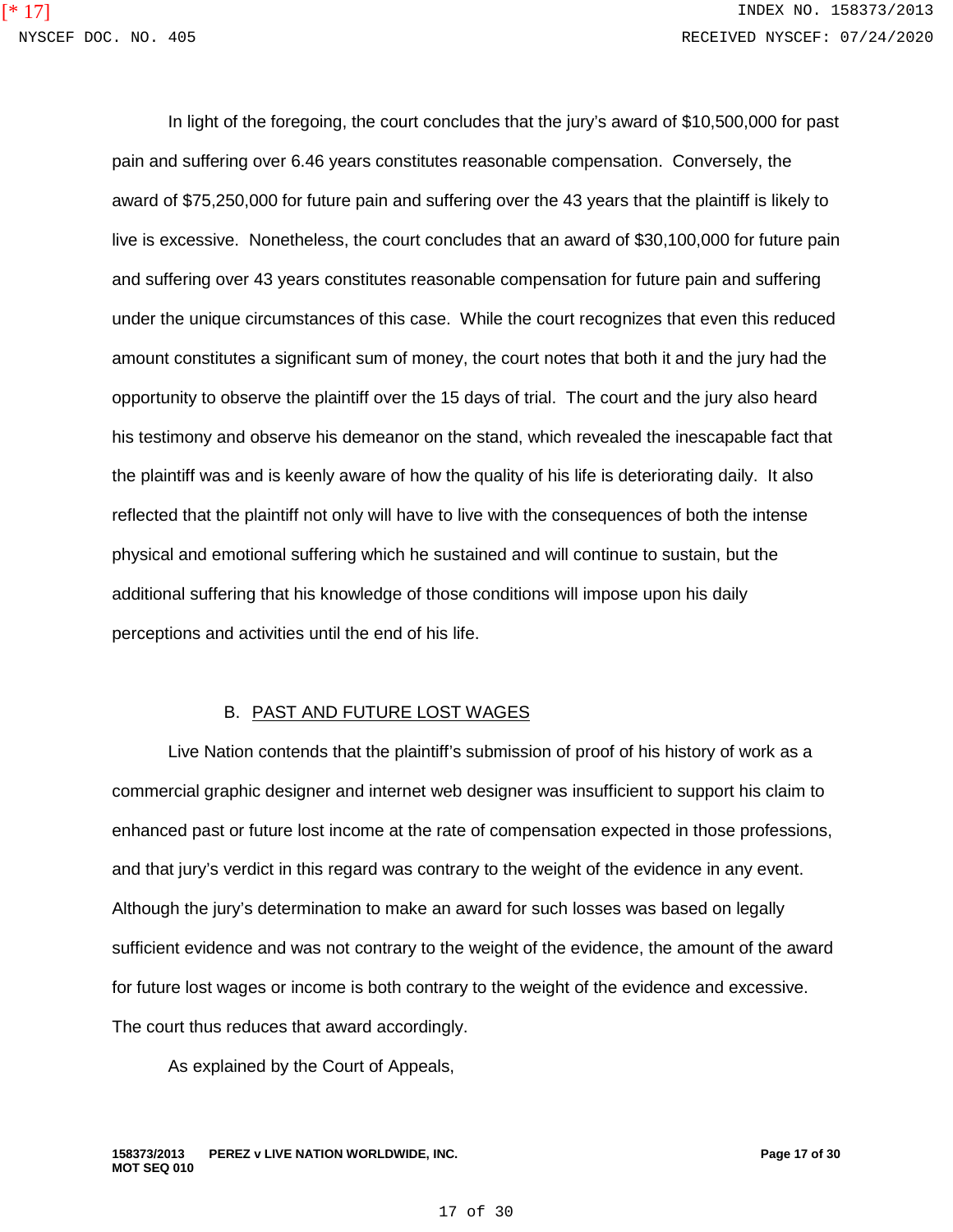"For a court to conclude as a matter of law that a jury verdict is not supported by sufficient evidence, however, requires a harsher and more basic assessment of the jury verdict. It is necessary to first conclude that there is simply no valid line of reasoning and permissible inferences which could possibly lead rational men to the conclusion reached by the jury on the basis of the evidence presented at trial. The criteria to be applied in making this assessment are essentially those required of a Trial Judge asked to direct a verdict. It is a basic principle of our law that 'it cannot be correctly said in any case where the right of trial by jury exists and the evidence presents an actual issue of fact, that the court may properly direct a verdict'"

(*Cohen v Hallmark Cards, Inc*., 45 NY2d 493, 499 [1978], quoting *McDonald v Metropolitan St.* 

*Ry*., 167 NY 66, 69-70 [1901]).

The standard for making a determination as to whether a jury's verdict is contrary to the

weight of the evidence is whether "'the evidence so preponderate[d] in favor of the [movant] that

[the verdict] could not have been reached on any fair interpretation of the evidence'" (*Lolik v Big* 

*V Supermarkets*, 86 NY2d 744, 746 [1995], quoting *Moffatt v Moffatt,* 86 AD2d 864, 864 [2d

Dept 1982, *affd* 62 NY2d 875 [1984]; *see Killon v Parrotta*, 28 NY3d 101, 107 [2016];

*McDermott v Coffee Beanery, Ltd*., 9 AD3d 195, 205 [1st Dept 2004]; *Goldstein v Snyder*, 3

AD3d 332, 333-334 [1st Dept 2004]; *Kennedy v New York City Health & Hosps. Corp*., 300

AD2d 146, 147 [1st Dept 2002]).

"Whether a particular factual determination is against the weight of the evidence is itself a factual question. . . . Thus, the question whether a verdict is against the weight of the evidence involves what is in large part a discretionary balancing of many factors"

(*Cohen v Hallmark Cards, Inc*., 45 NY2d at, 498-499; *McDermott v Coffee Beanery, Ltd*., 9

AD3d at 205). These factors include "'an application of that professional judgment gleaned from

the Judge's background and experience as a student, practitioner and Judge'" (*Annunziata v* 

*City of New York*, 175 AD3d 438, 441 [2d Dept 2019], quoting *Nicastro v Park*, 113 AD2d 129,

135 [2d Dept 1985]) and "interest of justice" factors (*Jordan v Bates Adv. Holdings, Inc.,* 11 Misc

3d 764, 774-775 [Sup Ct, N.Y. County 2006] [Acosta, J.]). "A preeminent principle of

jurisprudence in this area is that the discretionary power to set aside a jury verdict and order a

new trial must be exercised with considerable caution, for in the absence of indications that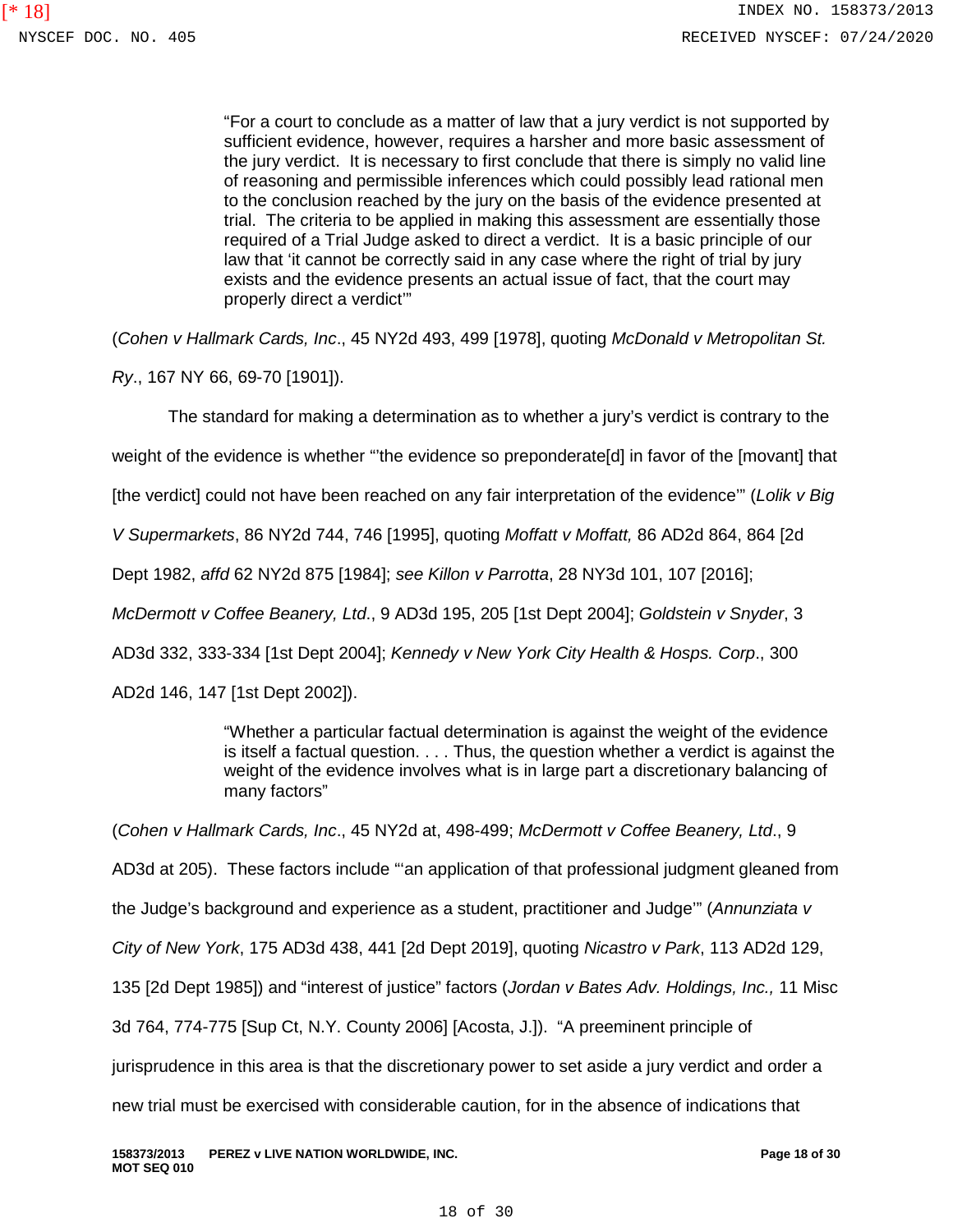substantial justice has not been done, a successful litigant is entitled to the benefits of a favorable jury verdict" (*Nicastro v Park*, 113 AD2d at 133).

"Recovery for lost earning capacity is not limited to a plaintiff's actual earnings before the accident . . . and the assessment of damages may instead be based upon future probabilities" (*Kirschhoffer v Van Dyke*, 173 AD2d 7, 10 [3d Dept 1991]). The loss, however, must be more than speculative. Hence, a plaintiff who was never employed in the position upon which he or she bases lost earnings, or never obtained the training or credentials necessary to secure such employment, may not seek lost earnings because the proof will be deemed speculative (*see Naveja v Hillcrest General Hosp*., 148 AD2d 429, 430 [2d Dept 1989]). Where, however, the nature of a plaintiff's employment possibilities subsequent to an accident is reasonably certain, he or she satisfies the burden of establishing the right to recover lost earnings even where he or she has not actually commenced that employment. In *Keefe v E & D Specialty Stands, Inc.* (272 AD2d 949 [4th Dept 2000]), the plaintiff had not yet begun his apprenticeship with an ironworkers' union at the time of his accident. He had nonetheless "completed all written and physical tests and had been notified that he would be accepted into the apprenticeship program" (*id*. at 949). In rejecting the defendant's contention that the Supreme Court erred in admitting evidence regarding the wage rates and fringe benefits of union ironworkers, the Appellate Division concluded that "the loss of earnings was established with reasonable certainty" (*id.*).

Similarly, in *Savillo v Greenpoint Landing Assoc, LLC* (2011 NY Slip Op 31950[U] [Sup Ct, N.Y. County, Jun. 13, 2011]), the jury, in awarding the plaintiff lost union wages and benefits, was permitted to rely on videotaped deposition testimony of a prospective employer and one of its workers that the plaintiff "was to become a union member. No testimony from a union representative was necessary regarding the process and the time-frame for entering the union because" the owner "testified competently on both subjects" (*id*. at \*8).

> "Although [the employer] was not a union member, he employed union members, and the jury was entitled to credit his testimony that the process for Plaintiff's union admission had already been started by the time [the plaintiff] was injured,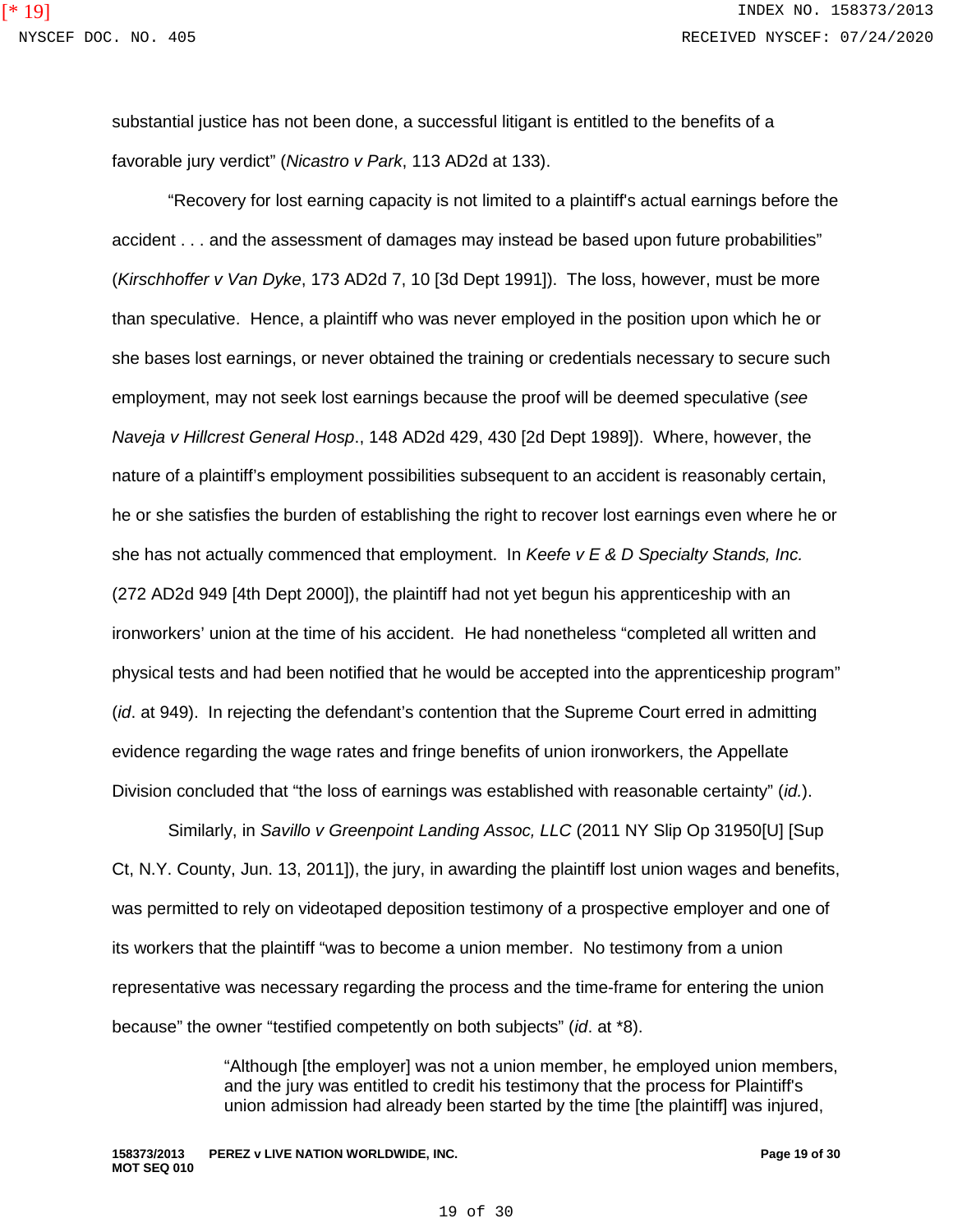and that in the absence of the injury, he would have become a member of the union in the typical time frame to accomplish membership. [The employee] gave similar testimony. The union benefits were not hypothetical because there was sufficient evidence to support, with a reasonable certainly (and no contrary evidence), that [the plaintiff] would have joined the union. . . . The jury was entitled to determine a reasonable date of union membership"

(*id*.) (citation omitted).

Where, as here, a plaintiff has adduced testimony and provided documentation that he has begun a career in a certain trade or profession, the claim for lost future income cannot be deemed speculative.

The plaintiff bears the burden at trial of establishing damages for past lost earnings with "reasonable certainty," such as by submitting tax returns or other relevant documentation (*Jeffries v 3520 Broadway Mgt. Co*., 36 AD3d 421, 423 [1st Dept 2007]; *see Martinez v Metropolitan Transp. Auth*., 159 AD3d 584 [1st Dept 2018]; *Man-Kit Lei v City Univ. of N.Y*., 33 AD3d 467, 469 [1st Dept 2006]; *Bielich v Winters*, 95 AD2d 750 [1st Dept 1983]; *see also Tassone v Mid-Valley Oil Co., Inc*., 5 AD3d 931, 932 [3d Dept 2004]; *O'Connor v Rosenblatt*, 276 AD2d 610 [2d Dept 2000]), adducing testimony from his or her employer (*see Ordway v Columbia County Agricultural Socy*., 273 AD2d 635, 637 [3d Dept 2000]), or adducing documentary evidence or corroborative testimony. In the First Department, a plaintiff seeking to prove any past lost wages must do so through corroborating documentary evidence and/or through an employer's testimony; an employee may not rely solely on his or her own testimony, unless the defendant had supporting documentary evidence in its possession and expressly declined to employ it to challenge the plaintiff's trial testimony (*see Kane v Coundorous*, 11 AD3d 304, 305 [1st Dept 2004]; *Grinnell v City of New York*, 244 AD2d 171 [1st Dept 1997]; *cf. Shubbuck v Connors*, 72 AD3d 1554 [4th Dept 2010] [Fourth Department permits plaintiff to establish lost earnings based solely on his or her own testimony]).

Recovery for lost earnings, however, is not limited to actual earnings before the accident, and a plaintiff may introduce expert testimony assessing damages based upon future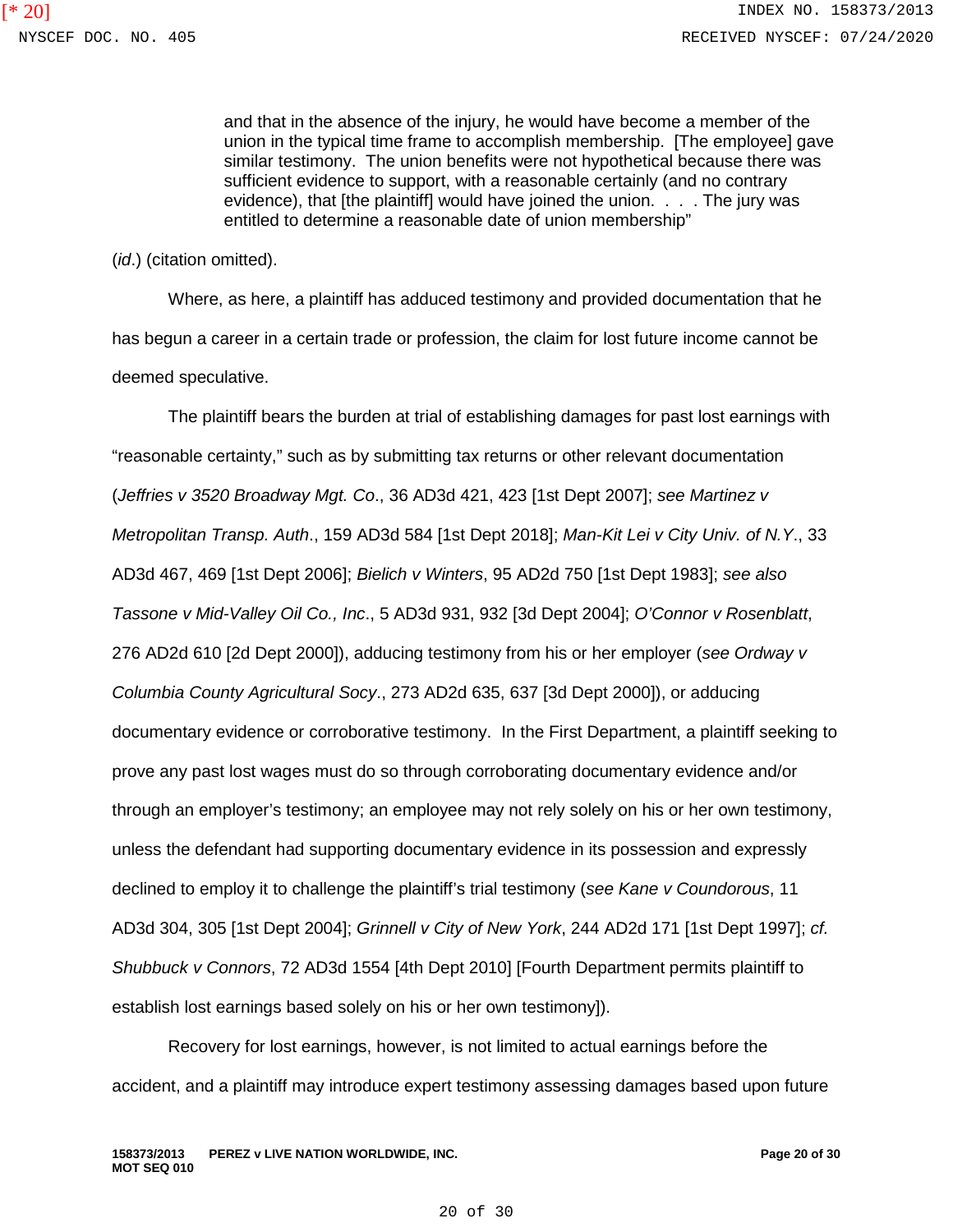probabilities, provided that the expert's ultimate assertions are not speculative and are

supported by an evidentiary foundation (*see Tassone v Mid-Valley Oil Co., Inc*., 5 AD3d at 931;

*Kirchhoffer v Van Dyke*, 173 AD2d 7 [3d Dept 1991]). As the First Department explained in a

personal injury action in which the plaintiff claimed lost income from a potential career as an

opera singer:

"it is undisputed that a person tortiously injured is entitled to recover for impairment of future earning capacity, without limitation to the actual earnings which preceded the accident. In death actions, and in the cases of injuries, involving very young people whose vocational potentialities have not yet been developed, the courts have allowed assessment of damages based on future, and not presently realized, earning capacity.

"The courts have also allowed juries to assess damages on future earning capacities based in turn upon probable promotions.

"In the case of young people engaged in the study for occupations or professions requiring a great deal of preliminary or formal training the courts have also permitted the assessment of damages based on future earning potential after the training period would have been completed. And even in the case of singers, and presumably, therefore, in the case of other musical artists, some courts in other jurisdictions have had occasion to permit juries to assess damages based on future earning potential although at the time of the accident the would-be artist's career is inchoate.

"On this analysis the jury in this case was very properly permitted to assess the damages with respect to plaintiff's inchoate operatic career."

(*Grayson v Irvmar*, 7 AD2d 436, 439 [1st Dept 1959]; *see Man-Kit Lei v City Univ. of N.Y*., 33

AD3d at 469 [evidence concerning future lost wages in a particular occupation or profession

must "focus on claimant's interests or aptitudes"]; *Zainovich v American Airlines*, 26 AD2d 155

[1st Dept 1966]).

Indeed, PJI 2:291 sets forth the appropriate jury charge where a plaintiff adduces

sufficient evidence to demonstrate that he or she was prevented by an injury from pursuing an

occupation or profession. That instruction directs the jury to consider whether the plaintiff

offered evidence that he or she was pursuing a course of training in a particular occupation and

whether the claimed injuries interfered with or prevented the plaintiff from pursuing that course

and attaining the earning capacity of that occupation. It further directs the jury to consider the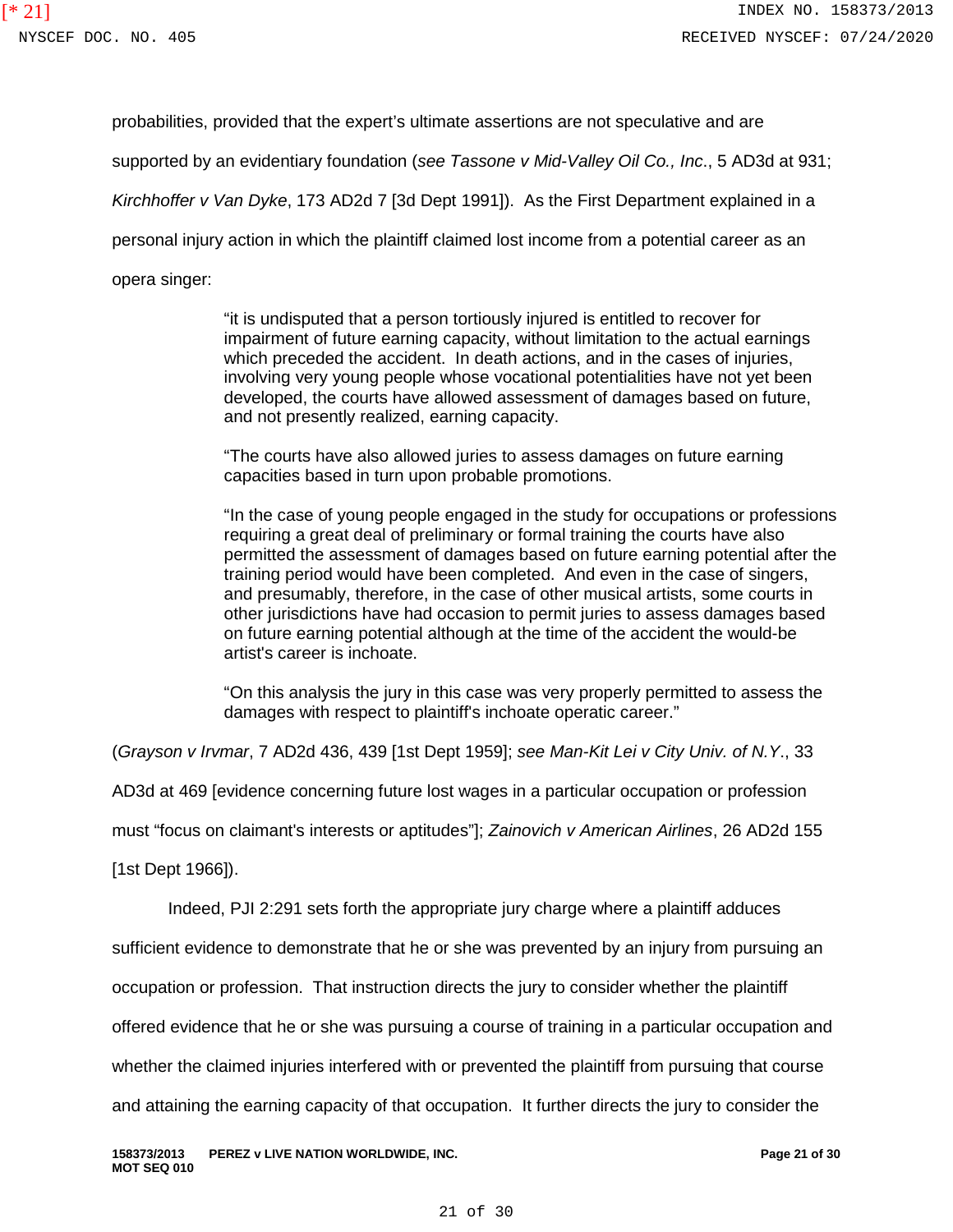plaintiff's talent, training received, opportunities and recognition already obtained, future opportunities that the plaintiff is likely to have, and the likelihood, risks, and contingencies in achieving success in that occupation.

The court concludes that the plaintiff's testimony, the testimony of his brother, and the emails exchanged between Best Buy and the plaintiff sufficiently established that the plaintiff had the talent, aptitude, skills, and training to pursue a career as a graphic designer and internet web site designer, that he already had established a track record in this regard, and that he had a burgeoning client list of recognized commercial entities. This testimony was not only legally sufficient, but any contrary evidence noted by Live Nation did not so preponderate in Live Nation's favor that the verdict recognizing the plaintiff's right to recover future lost wages as a designer could not have been reached on any fair interpretation of the evidence.

Nonetheless, the award of \$5,154,038 over 43 years, or almost \$120,000 per year until the likely date of the plaintiff's death, was both excessive and contrary to the weight of the evidence. There was no testimony that the plaintiff intended to work until his death had he not been injured. Rather, the only matter that the jury considered in this regard was the court's instruction informing it that, based on the PJI's actuarial tables, the plaintiff had a likely work-life expectancy of 24 years. Moreover, although the plaintiff's economist based the relevant calculation of total future lost income on an anticipated annual income of approximately \$89,000, discounted to net present value, the sum appears to be slightly inflated given the fact that the plaintiff was only beginning his career and could not reasonably expect his income in the early portion of his career to reach that amount. Hence, the court concludes that an award for future lost income in the sum of \$1,920,000 over 24 years, or \$80,000 per year, without discounting to net present value, constitutes reasonable compensation for someone in the plaintiff's position.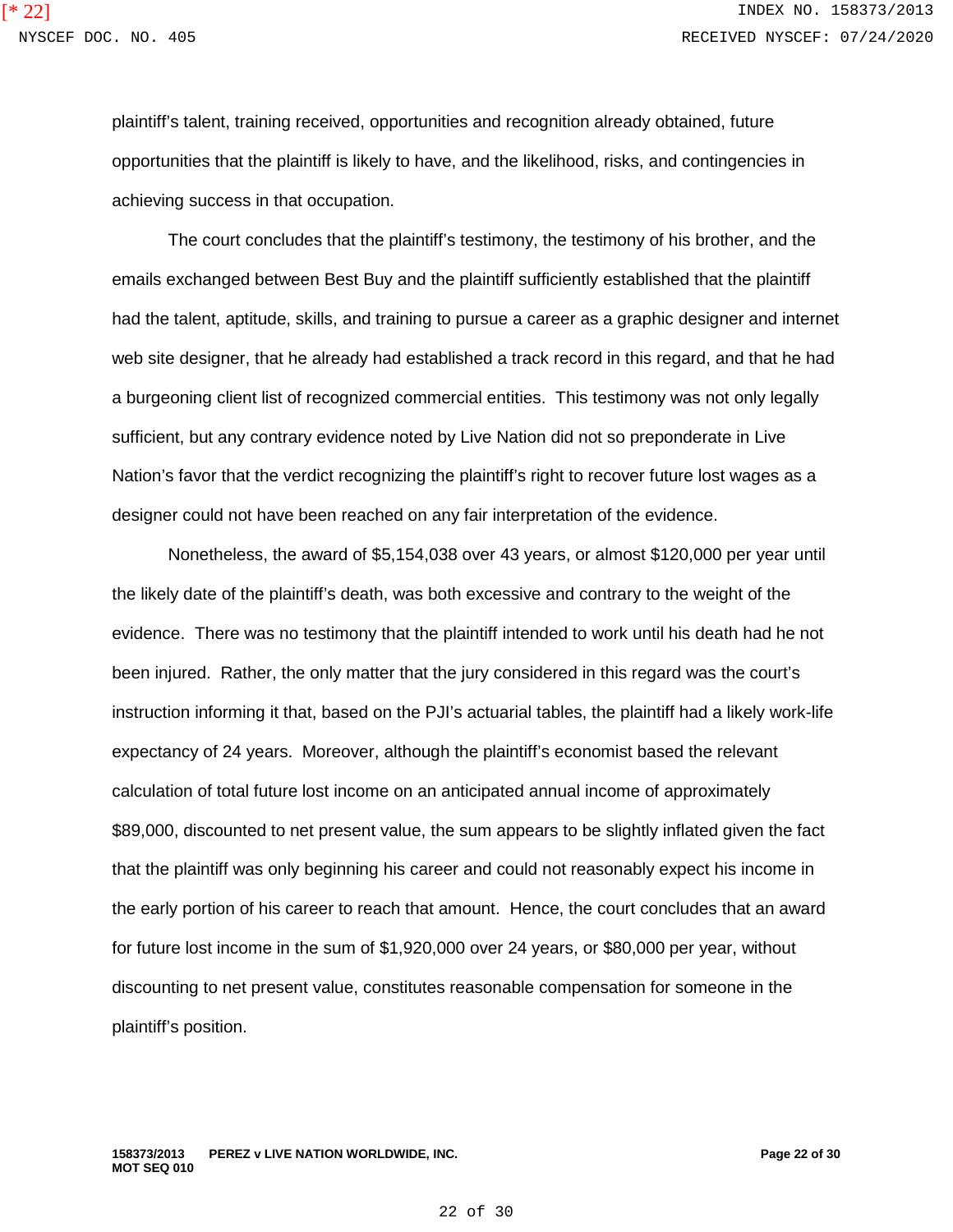## C. FUTURE MEDICAL AND PERSONAL CARE EXPENSES

The court also concludes that there was legally sufficient evidence supporting the plaintiff's claims for future medical expenses, including the cost of future surgeries, physical therapy, rehabilitation therapy, occupational therapy, neurology consultation and treatment, psychiatric treatment or psychotherapy, medical and pharmacological management services, and full-time, 24-hour-per-day personal care services. The jury's determination to make awards for those future costs was not contrary to the weight of the evidence, and the amounts awarded were supported by the testimony and documentation admitted into evidence at trial.

#### D. INTEREST OF JUSTICE

A motion pursuant to CPLR 4404(a) to set aside the verdict in the interest of justice "encompasses errors in the trial court's rulings on the admissibility of evidence, mistakes in the charge, misconduct, newly discovered evidence, and surprise" (*Russo v Levat*, 143 AD3d 966, 968, 41 N.Y.S.3d 230 [2d Dept 2016]; *Van Dusen v McMaster*, 28 AD3d 1057, 1058 [4th Dept 2006]).

#### 1. Evidentiary and Trial Rulings

To the extent that the instant motion is premised on the ground that this court made errors in its evidentiary rulings and jury charges, the interest of justice does not warrant setting aside the verdict here. Contrary to Live Nation's contention, the court discerns no errors in its ruling on the admissibility or admission of evidence. Nor does it discern any error in permitting the plaintiff to adduce the opinion testimony of his expert physician, Dr. Theodore Schwartz, in connection with the plaintiff's likely need for future surgery, or of his expert economist, Edmond Provder, in connection with the likely opportunities that the plaintiff would have had for earning a living as an internet web marketing designer had he not been injured. In addition, the court concludes that it did not err in permitting the plaintiff to adduce expert and lay testimony that he will not be able to work in the future due to his injuries and deteriorating cognitive and physical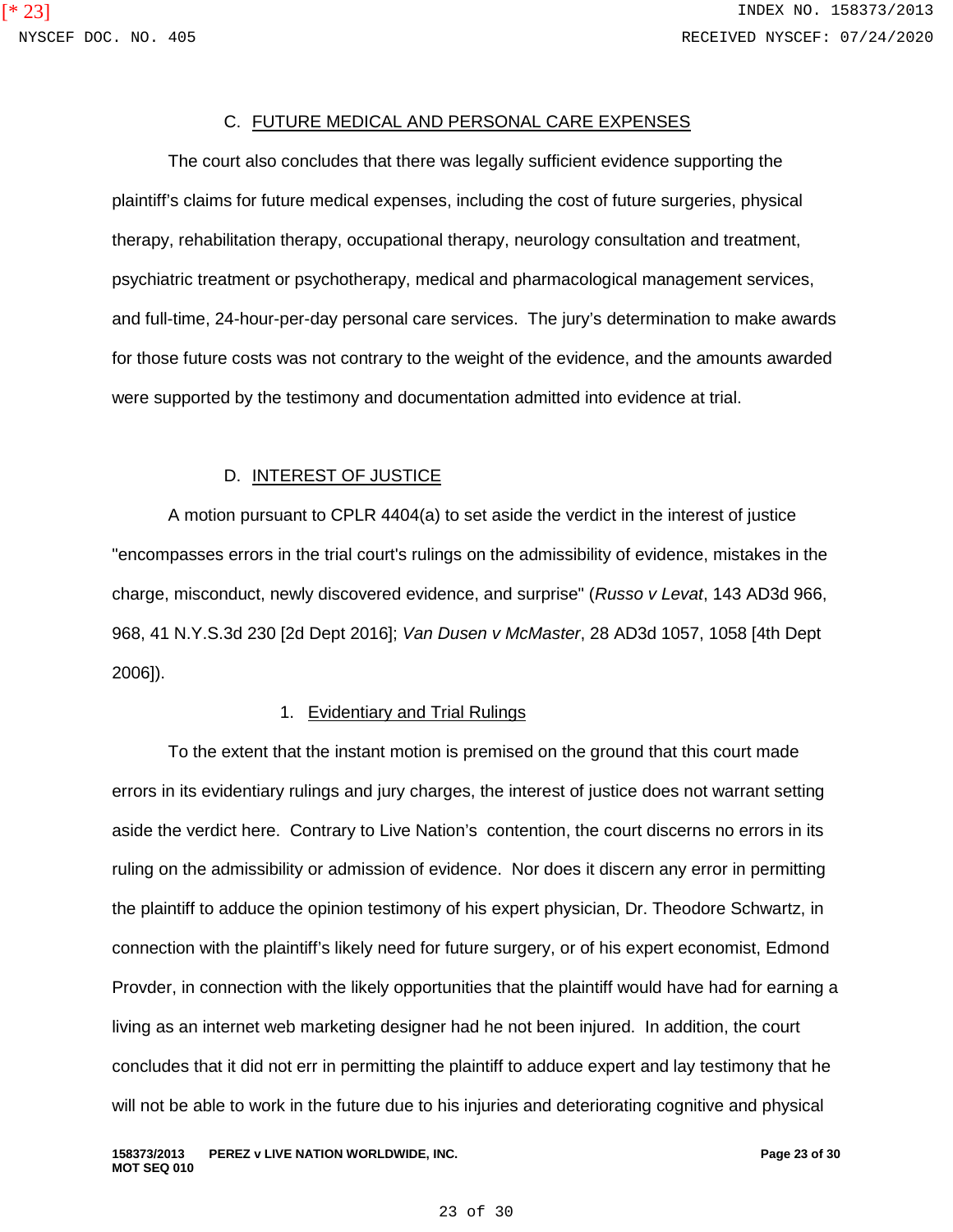conditions (*see generally Saginor v. OSIB-BCRE 50th St. Holdings, LLC*, 2019 NY Misc LEXIS 6190, 2019 NY Slip Op 33425[U)] [Sup Ct, NY County, Nov 18, 2019] [Kelley, J.]).

#### 2. Comments By the Plaintiff's Counsel

In the first instance, the court notes that, in connection with almost all of the contentions that Live Nation makes on this motion concerning the impropriety of plaintiff's counsel's comments, it failed timely to object during the summation, when curative instructions could have been given to the jury, if warranted. Only where an attorney engages in "a seemingly continual and deliberate effort to divert the jurors' and the court's attention from the issues to be determined" will the failure to object be excused in connection with a CPLR 4404(a) motion in the interest of justice (*Stewart v Olean Med. Group, P.C.,* 17 AD3d 1094, 1097 [4th Dept 2005]). That situation clearly does not obtain here.

In any event, the court rejects Live Nation's contention that comments made by the plaintiff's counsel during the trial or the manner in which the plaintiff's legal team employed demonstrative aids during opening and summation were prejudicial or deprived Live Nation of a fair trial. The court sustained several objections to the plaintiff's presentations, and limited him to employing power point and other visual aids to images that described the evidence or repeated general themes of the case that the plaintiff wished to impart to the jury concerning how the parties would, or did, interpret the evidence in the course of the trial. The challenged statements made by the plaintiff's counsel, when considered individually or cumulatively, constituted fair comment on the evidence (*see Kleiber v Fichtel*, 172 AD3d 1048, 1051 [2d Dept 2019]; *Huang v. New York City Tr. Auth*., 49 A.D3d 308, 310 [1st Dept 2008]). The "selective presentation by the defendant[] of isolated instances of rhetorical hyperbole during counsel's lengthy summation does not properly reflect the over-all tenor of the summation, when viewed in perspective" (*Schechtman v Lappin*, 161 AD2d 118, 121 [1st Dept 1990]).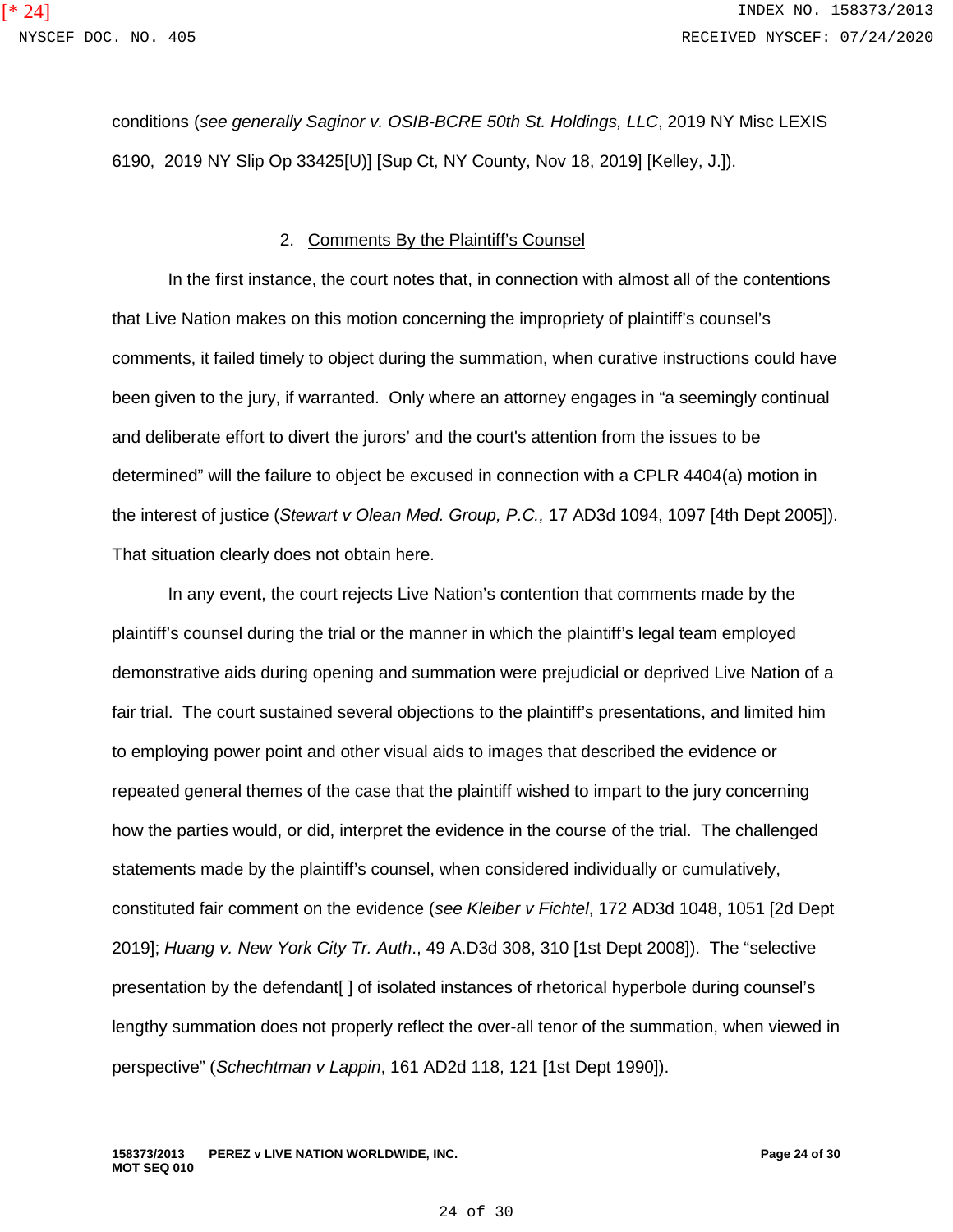#### 3. "Anchoring"

In addition, the court declines Live Nation's request to set aside the verdict on the ground that the plaintiff's counsel requested the jury to award damages so in excess of what would be reasonable compensation that it improperly swayed the jury to award an excessive amount even had it awarded less than the sum requested. The appropriateness of prohibiting a plaintiff's attempt at "anchoring"---that is, requesting a jury to award an amount so excessive that it constitutes an improper "anchor" or starting point from which even a downward deviation may be excessive ---is a policy issue that must be left to the legislature or to an appellate court. Jurors are presumed to be able to evaluate damages awards in a fair and impartial manner, and must be given the opportunity, at least in the first instance, to make an award that they believe to represent fair and reasonable compensation. It is unremarkable that a plaintiff's attorney might ask a jury to award more than might be anticipated or that a defendant's attorney might ask a jury to award less than might be anticipated. As this court made clear in its rulings from the bench, if it were to set a cap on the amount that counsel might ask a jury to award, it would essentially be usurping the jury's function, and pre-determining, as a matter of law, what would constitute reasonable compensation.

Live Nation has cited, and research has revealed, no New York precedent that applies this concept to a jury trial in a personal injury action. Rather, the established jurisprudence in New York recognizes that an advocate has extensive leeway in requesting that a jury award a specific dollar amount as damages for noneconomic loss. In the seminal case of *Braun v Ahmed* (127 AD2d 418, 422 [2d Dept 1987] [citations and internal quotation marks omitted]), the court concluded that, even though the CPLR at the time prohibited a plaintiff in a medical malpractice action from demanding a specific dollar amount in a complaint's ad damnum clause, an attorney could request during summation that the jury award a specific dollar amount. As the Court explained: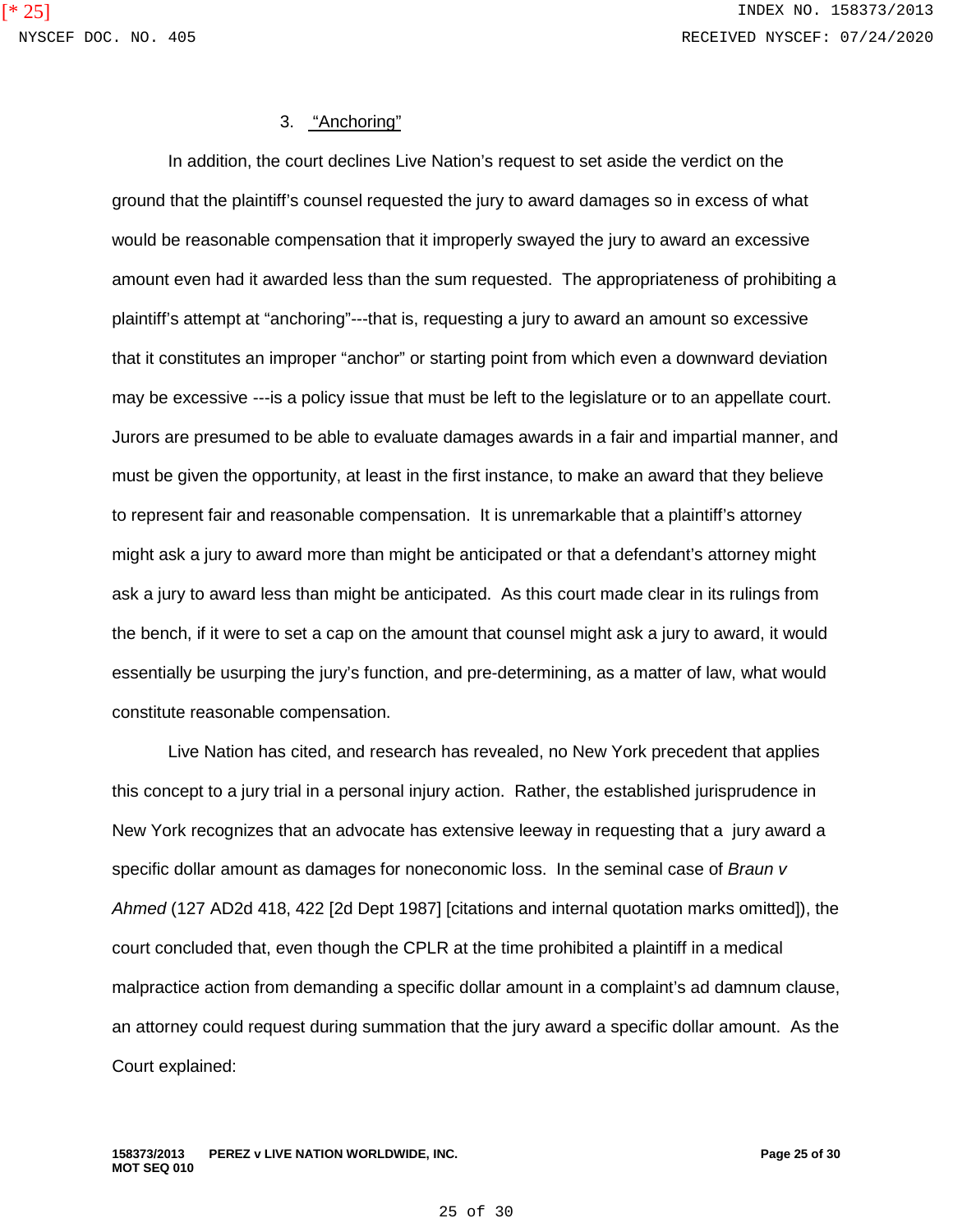"Regarding the role of counsel, as a general principle there exists a right of fair comment on the evidence, described as follows: It is the privilege of counsel in addressing a jury to comment upon every pertinent matter of fact bearing upon the questions which the jury have to decide. This privilege it is most important to preserve and it ought not to be narrowed by any close construction, but should be interpreted in the largest sense . . .The jury system would fail much more frequently than it now does if freedom of advocacy should be unduly hampered and counsel should be prevented from exercising within the four corners of the evidence the widest latitude by way of comment, denunciation or appeal in advocating his cause. Although broad in scope, counsel's liberty of discussion must remain within the issues and the evidence.

"Distinct from the right of fair comment is counsel's right to place the contentions of the parties, as stated in the pleadings, before the jury. The [statements], admissions and allegations in pleadings are always in evidence for all the purposes of the trial of the action. They are made for the purpose of the trial, and are before the court and jury, and may be used for any legitimate purpose Counsel's right to use the pleadings before the jury is limited by the adversary's right to have the jury instructed that the complaint is not evidence and that the jurors should reach their determination only from the evidence

"Narrowing our focus to counsel's right to argue a specific monetary amount, New York has long permitted mention of the figure stated in the ad damnum clause However, a recent determination permits mention of a lesser lump-sum figure, apparently based upon the evidence, as it clearly does not come from the pleadings. Of course, counsel still may not ask for damages in an amount exceeding the sum demanded in the ad damnum clause."

After reviewing the jurisprudence in other states, the Court in *Braun* determined to adopt

the majority rule that attorneys could specifically request a jury for a specific dollar amount

almost without limitation, except that the attorney could not suggest that the jury consider how

much the plaintiff should be awarded on a "per diem" or "per time unit" basis (*see Lee v Bank of* 

*N.Y*., 144 AD2d 543, 543 [2d Dept 1988]; *De Cicco v Methodist Hosp*., 74 AD2d 593, 594 [2d

Dept 1980]). None of the other states following the majority rule limited the size of the award

that could be requested.

The *Braun* Court criticized those states that did not permit an attorney to suggest a dollar

amount, particularly where such a restrictive approach was based on the notion that awards for

pain and suffering were "not capable of proof in dollars and cents" (*Braun v Ahmed*, 127 AD2d

at 424, quoting *Botta v Bruner*, 26 NJ 82, 95 [1958]). As the Court explained: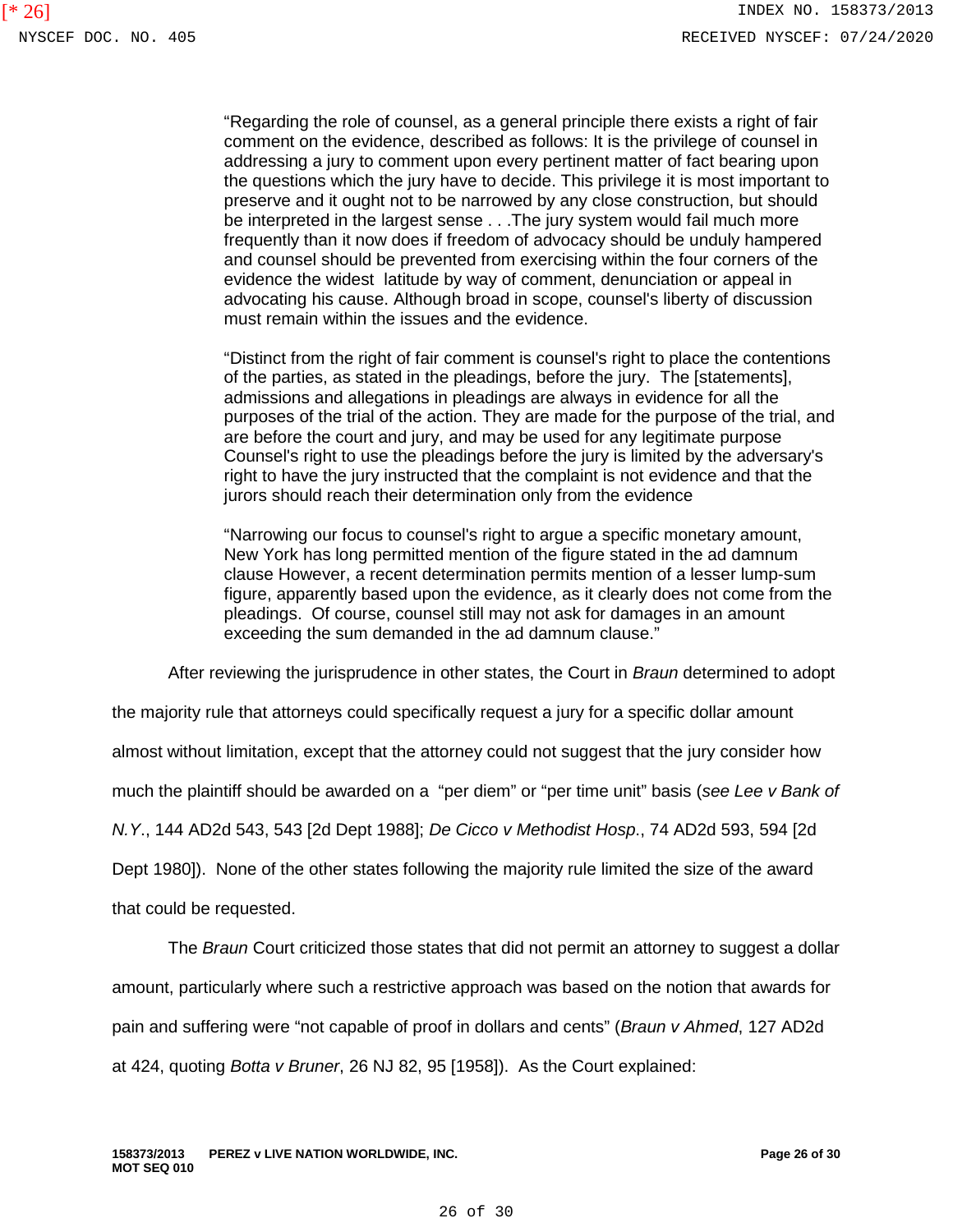"The inherent weakness in this analysis is that it posits the jurors' duty as having to do the impossible, i.e., from evidence which is "not capable of proof in dollars and cents" they must fix dollars and cents damages, and, under the New Jersey rule, must do so without guidance.

"On the other hand, the following arguments are offered in support of guidance: 'Authorities approving such arguments give numerous reasons: (1) that it is necessary that the jury be guided by some reasonable and practical considerations; (2) that a trier of the facts should not be required to determine the matter in the abstract, and relegated to a blind guess; (3) that the very absence of a yardstick makes the contention that counsel's suggestions of amounts mislead the jury a questionable one; (4) the argument that the evidence fails to provide a foundation for per diem suggestion is unconvincing, because the jury must, by that or some other reasoning process, estimate and allow an amount appropriately tailored to the particular evidence in that case as to the pain and suffering or other such element of damages; (5) that a suggestion by counsel that the evidence as to pain and suffering justifies allowance of a certain amount, in total or by per diem figures, does no more than present one method of reasoning which the trier of the facts may employ to aid him in making a reasonable and sane estimate; (6) that such per diem arguments are not evidence, and are used only as illustration and suggestion; (7) that the claimed danger of such suggestion being mistaken for evidence is an exaggeration, and such danger, if present, can be dispelled by the court's charges; and (8) that when counsel for one side has made such argument the opposing counsel is equally free to suggest his own amounts as inferred by him from the evidence relating to the condition for which the damages are sought'"

(*Braun v Ahmed*, 127 AD2d at 424-425, quoting *Franco v Fujimoto*, 47 Haw. 408 416-417

[1964]).

Since the time that *Braun* was decided, the CPLR was amended to prohibit the assertion of a specific dollar amount in the ad damnum clause of complaints not only in medical malpractice actions, but in all personal injury actions (*see* CPLR 3017[c]). Hence, the *Braun* decision, including its description of the broad and inclusive right of an attorney to request whatever dollar amount he or she believes is justified, remains instructive. In fact, the *Braun* decision was codified at CPLR 4016(b) (*see* L 2003, ch 694, § ), which provides, in relevant part, that "[i]n any action to recover damages for personal injuries or wrongful death, the attorney for a party shall be permitted to make reference, during closing statement, to a specific dollar amount *that the attorney believes to be appropriate compensation for any element of*  damage that is sought to be recovered in the action" (emphasis added).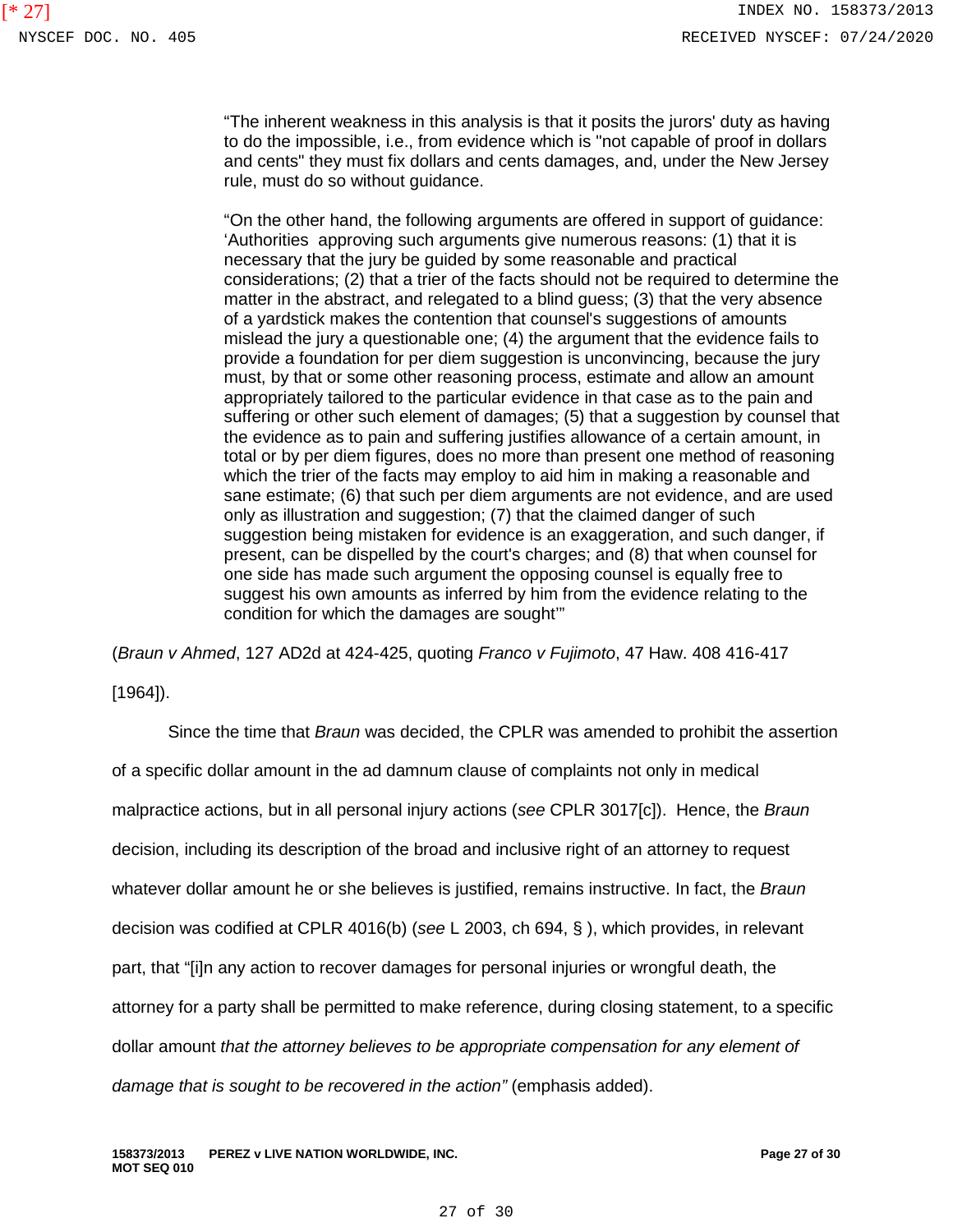As long as the attorney and the court make clear to the jury, as they did here, that the determination of the amount of a personal injury award remains within its province, and that the attorney's statement of the value of the claim is not evidence, it is proper to permit the attorney to request the jury to award any specific dollar amount (*see* CPLR 4016[b][1], [2], [3]; *Bechard v Eisinger*, 105 AD2d 939, 941 [3d Dept 1984]). The court recognizes that the amount requested by a plaintiff's attorney may vary greatly from what the jury considers reasonable compensation, a sum which, in turn, might be vary greatly from what the court deems to be reasonable (*see McSherry v City of New York*, 77 AD2d 540, 541 [1st Dept 1980] [jury awarded only one third of the amount suggested by the plaintiff's attorney; on post-verdict motion, the court set aside jury verdict as "grossly inadequate"]). Consequently, the court discerns no legal basis for setting aside the verdict on the ground that the plaintiff's attorney, as a matter of law, requested the jury to award an amount that might have turned out to be excessive under the circumstances.

This court is wary of creating a new trial rule of law based solely on theoretical arguments, particularly where the parties concede that the court retains authority to reduce a verdict in each particular action, based on the specific facts of the case; indeed, the court is exercising its authority in this very manner in this action, thus obviating the need to create a new rule of law in any event. Further, were the court to adopt Live Nation's argument, and set a damages threshold as a matter of law, it would virtually guarantee that every case would be appealed to determine whether the trial judge properly exercised his or her discretion. Under those circumstances, the Appellate Division would not be able simply to reinstate a verdict if it determined to reverse or modify the award, but the action would have to be retried, thus straining the limits of judicial economy. Moreover, each request to fix a cap would, by virtue of the language of CPLR 4016(b), necessarily involve a judicial inquiry into what the plaintiff's counsel believes to be reasonable compensation in every case, and a determination as to whether the attorney had a reasoned, good faith belief that the valuation of the particular injury was evolving or static. This is not an inquiry envisioned by our historical jury practice.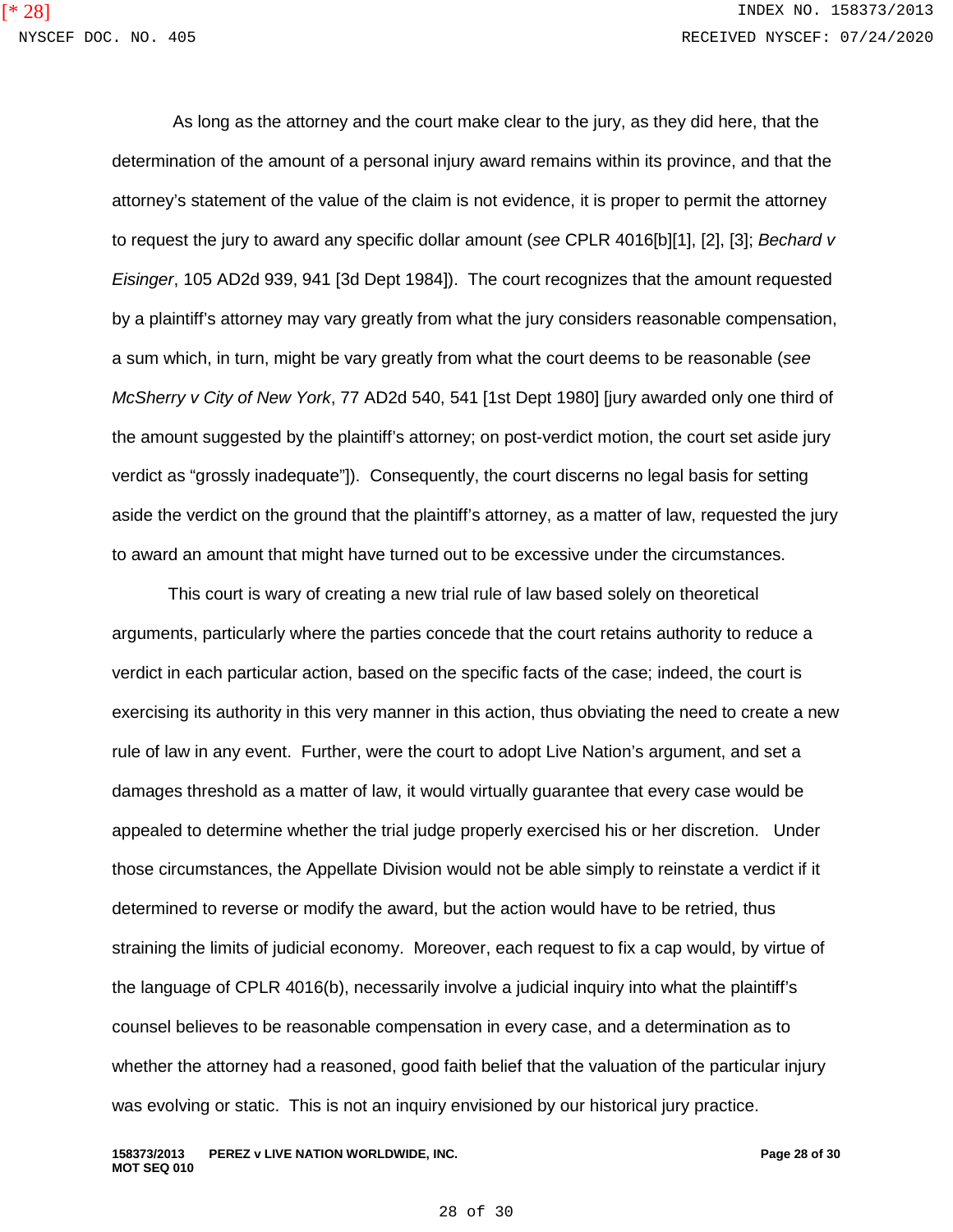## V. CONCLUSION

The defendant's remaining contentions as to the propriety of the verdict are without merit.

Where, as here, a court determines that certain jury awards in a personal injury action are excessive, the proper procedure is to set aside those portions of the verdict and direct a new trial thereon, unless the plaintiff stipulates to the reduced amount (*see* CPLR 4404[a]; *Reilly v St. Charles Hosp. & Rehabilitation Ctr*., 143 AD3d 692, 694 [2d Dept 2016]; *Walsh v Brown*, 72 AD3d 806, 807-808 [2d Dept 2010]). The court will thus provide the plaintiff with an opportunity to so stipulate; should he agree to the reduced awards, the court will give the parties a reasonable opportunity to further stipulate as to the appropriate collateral source reductions in the total award, if any, and to agree upon the form of a structured judgment pursuant to CPLR article 50-B, inasmuch as the award for future damages is in excess of \$250,000 (*see* CPLR 5041).

Any requested relief not expressly addressed in this order is denied.

Accordingly, it is

ORDERED that the motion of the defendant Live Nation Worldwide, Inc., to set aside the verdict and for a new trial is granted only to the extent that the awards for future pain and suffering and future lost wages are set aside, and a new trial on those issues is directed, unless the plaintiff files with the court, within 45 days of the entry of this order, a stipulation agreeing to the reduction of the award for future pain and suffering from the sum of \$75,250,000 over 43 years to the sum of \$30,100,000 over 43 years, and the reduction of the award for future lost wages from the sum of \$5,154,038 over 43 years to the sum of \$1,920,000 over 24 years, so that the total award is reduced from \$102,114,768 to \$53,705,730; and it is further,

ORDERED that, should the plaintiff so stipulate to the above reductions, the parties shall confer and, within 45 days of the filing of the stipulation with the court, should they be so